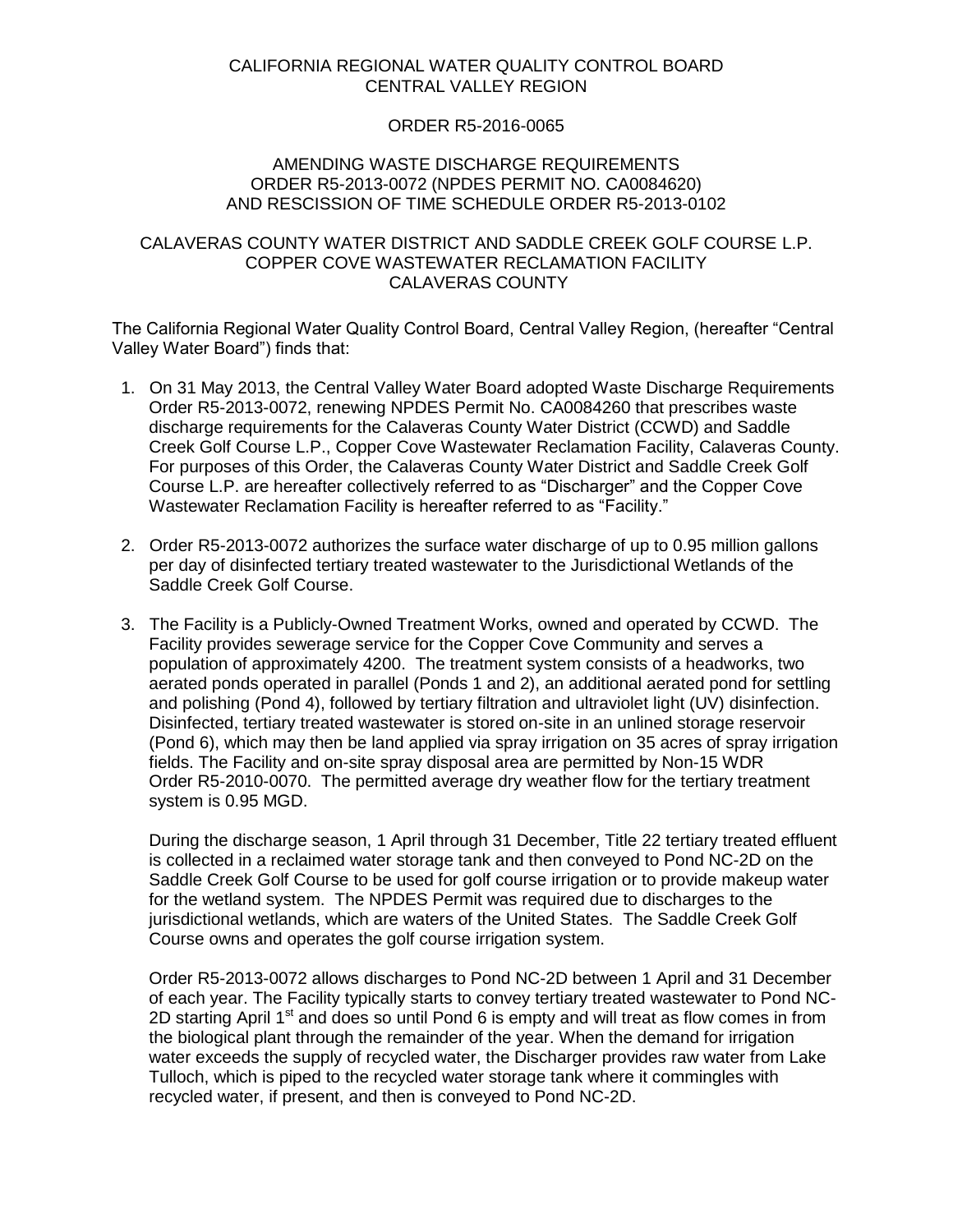ORDER R5-2016-0065 2 AMENDING WASTE DISCHARGE REQUIREMENTS ORDER R5-2013-0072 AND RESCINDING TIME SCHEDULE ORDER R5-2013-0102 CALAVERAS COUNTY WATER DISTRICT AND SADDLE CREEK GOLF COURSE L.P. COPPER COVE WASTEWATER RECLAMATION FACILITY CALAVERAS COUNTY

- 4. Order R5-2013-0072 contains effluent limitations for ammonia and nitrate plus nitrite to protect the beneficial uses of the jurisdictional wetlands. Although the discharge to the wetlands does not occur until after the golf course Pond NC-2D, compliance with all effluent limits is measured at the Facility at monitoring location REC-001. Because some ammonia and nitrate plus nitrite reduction occurs in Pond NC-2D the Discharger collected ammonia and nitrate plus nitrite data in Pond NC-2D to determine if compliance with the effluent limitations could be achieved prior to discharge to the jurisdictional wetlands. The data demonstrated the constituent concentrations are in compliance with the final effluent limits. This Order amends Order R5-2013-0072 to add a new monitoring location, REC-002, that is located in Pond NC-2D prior to discharge to the jurisdictional wetlands. The new monitoring location will provide representative samples of the discharge to the jurisdictional wetland and will be used to evaluate compliance with the effluent limitations for ammonia and nitrate plus nitrite.
- 5. Order R5-2013-0072 contains effluent limitations for total residual chlorine and dichlorobromomethane and monitoring requirements for total residual chlorine, chloroform, and dichlorobromomethane that were required due to the past use of chlorine (liquid hypochlorite) for disinfection. The Discharger completed construction of a new ultraviolet (UV) disinfection system in September 2006 and has entirely discontinued the use of liquid hypochlorite. All reclaimed water is now disinfected via UV and chlorine is no longer used in any stage of the treatment process. Therefore, the discharge no longer demonstrates reasonable potential to cause or contribute to an exceedance of the applicable water quality objectives for total residual chlorine and dichlorobromomethane, and will not produce disinfection byproducts such as chloroform. This Order amends Order R5-2013- 0072 to remove the effluent limitations for total residual chlorine and dichlorobromomethane and the monitoring requirements for total residual chlorine, chloroform, and dichlorobromomethane.
- 6. Order R5-2013-0072 contains effluent limitations for aluminum and manganese that were established as calendar annual average concentrations based on the Secondary Maximum Contaminant Levels. The Code of Federal Regulations at 40 C.F.R. 122.45(d) requires average weekly and average monthly discharge limitations for publicly-owned treatment works unless impracticable. The Central Valley Water Board finds it is not impracticable to calculate average weekly and average monthly effluent limits for aluminum and manganese. Therefore, this Order recalculates and establishes the effluent limits for aluminum and manganese as average weekly and average monthly per the federal regulations.
- 7. Time Schedule Order (TSO) R5-2013-0102, was adopted by the Central Valley Water Board on 26 July 2013 and provides compliance schedules for meeting the final effluent limitations for aluminum, ammonia, electrical conductivity, dichlorobromomethane, nitrate plus nitrite, and manganese. The time schedules for these constituents expire on 31 July 2016. The Discharger has completed projects and the Facility can comply with the effluent limitations, therefore, this Order rescinds TSO R5-2013-0102.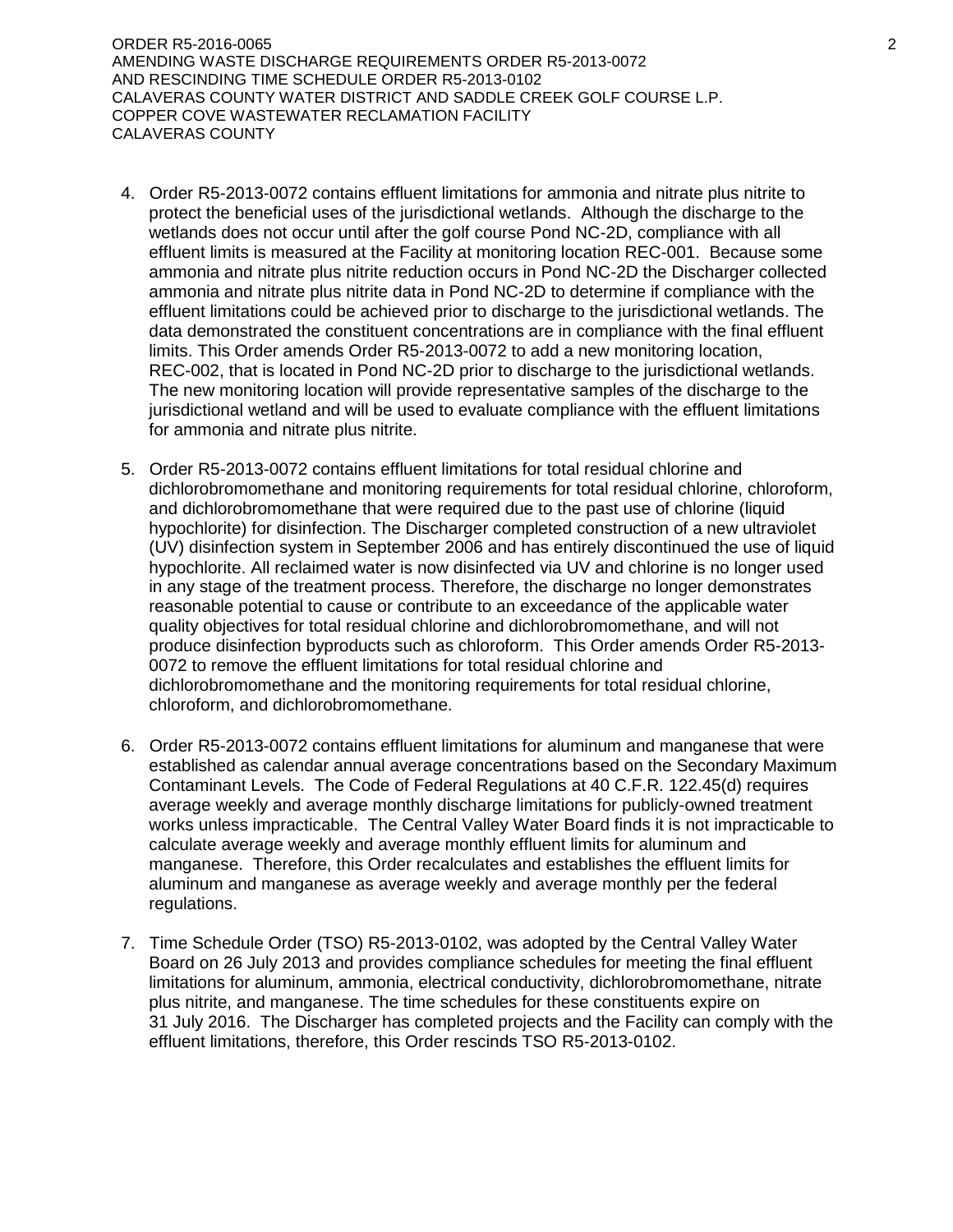ORDER R5-2016-0065 3 AMENDING WASTE DISCHARGE REQUIREMENTS ORDER R5-2013-0072 AND RESCINDING TIME SCHEDULE ORDER R5-2013-0102 CALAVERAS COUNTY WATER DISTRICT AND SADDLE CREEK GOLF COURSE L.P. COPPER COVE WASTEWATER RECLAMATION FACILITY CALAVERAS COUNTY

- 8. Issuance of this Order is exempt from the provisions of the California Environmental Quality Act (Pub. Resources Code, § 21000 et seq.) ("CEQA") pursuant to Water Code section 13389, since the adoption or modification of a NPDES permit for an existing source is statutorily exempt and this Order only serves to modify a NPDES permit (*Pacific Water Conditioning Ass'n, Inc. v. City Council of City of Riverside* (1977) 73 Cal.App.3d 546, 555- 556.).
- 9. The Central Valley Water Board has notified the Discharger and interested agencies and persons of its intent to amend the NPDES permit and rescind the TSO for this discharge and has provided them with an opportunity to submit their written views and recommendations.

# **IT IS HEREBY ORDERED THAT:**

- **1.** Time Schedule Order R5-2013-0102 is rescinded upon the effective date of this Order except for enforcement purposes.
- **2.** Waste Discharge Requirements Order R5-2013-0072 (NPDES No. CA0084620) is amended in order to change the point of compliance for ammonia and nitrate plus nitrite effluent limitations, remove effluent limitations for total residual chlorine and dichlorobromomethane, remove regular effluent monitoring requirements for total residual chlorine, chloroform, and dichlorobromomethane, and recalculate and establish average weekly and average monthly effluent limits for aluminum and manganese.

**Effective immediately upon adoption**, Order R5-2013-0072 is amended as shown in Items 2.a through 2.z below.

- **a.** Change the Order number throughout to R5-2013-0072-01.
- **b. Cover Page.** Modify the paragraph above the signatory line on the Cover Page as shown in underline/strikeout format below:

I, Pamela C. Creedon, Executive Officer, do hereby certify that this Order with all attachments is a full, true, and correct copy of the Order adopted by the California Regional Water Quality Control Board, Central Valley Region, on 31 May 2013, and amended by Order R5-2016-0065 on 19 August 2016.

**c. Facility Description.** Modify Limitations and Discharge Specifications Section II.B as shown in underline/strikeout format below:

The Discharger owns and operates a POTW. The treatment system consists of a headworks and flow diverter, two aerated ponds (Ponds 1 and 2) operated in parallel, followed by an additional aerated pond (Pond 4) for settling and polishing, followed by tertiary filtration and ultraviolet light (UV) disinfection and potassium hypochlorite disinfection. Pond 3 is currently out of service and Pond 5 is only used for emergencies. Disinfected, secondary tertiary treated wastewater is stored on-site in an unlined storage reservoir (Pond 6), which may then be land applied via spray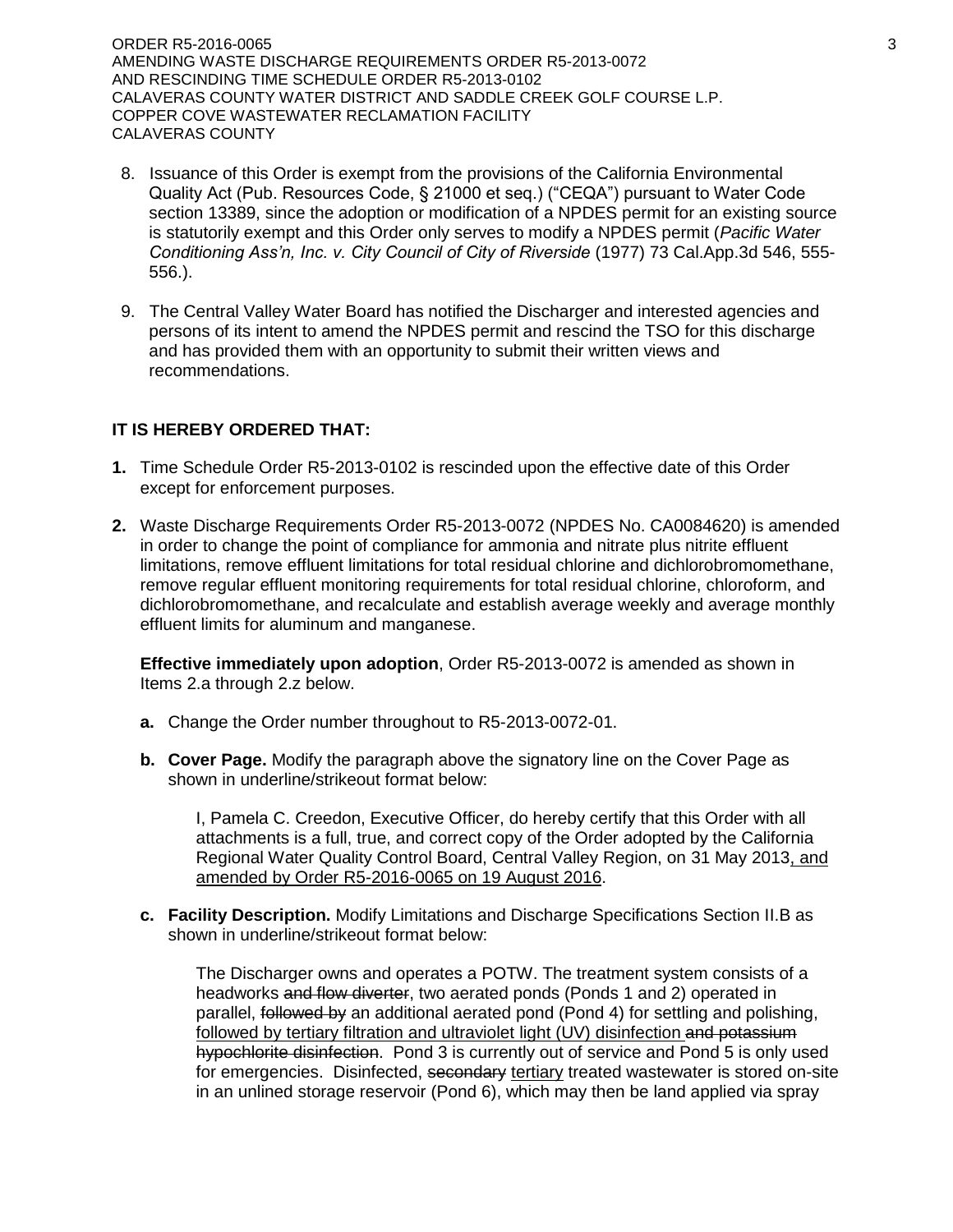ORDER R5-2016-0065 4 AMENDING WASTE DISCHARGE REQUIREMENTS ORDER R5-2013-0072 AND RESCINDING TIME SCHEDULE ORDER R5-2013-0102 CALAVERAS COUNTY WATER DISTRICT AND SADDLE CREEK GOLF COURSE L.P. COPPER COVE WASTEWATER RECLAMATION FACILITY CALAVERAS COUNTY

> irrigation on CCWD's 2535 acres of spray irrigation fields. The secondary treatment and storage facilities, Facility and on-site irrigationspray disposal are regulated under separate Waste Discharge Requirements (WDR) Order R5-2010-0070.

> During the summer, typically June through August discharge season, 1 April through 31 December, wastewater from Pond 6 is further treated to meet the disinfection requirements of the Department of Public Health Title 22 disinfected tertiary recycled water<sup>4</sup> using Microfloc two-stage (coagulation-flocculation) filtration system, and ultraviolet light (UV) disinfection. The Title 22 disinfected tertiary recycled water is collected in a reclaimed water storage tank and discharged to Pond NC-2D located on the SCGC receiving pond (Pond NC-2D) for golf course irrigation. When the demand for irrigation water exceeds the supply of recycled water, CCWD provides raw water from Lake Tulloch, which is piped to the recycled water storage tank where it commingles with recycled water, if present, and then discharged to Pond NC-2D. The Title 22 disinfected tertiary recycled water in Pond NC-2D is used for golf course irrigation or to provide makeup water for the jurisdictional wetland system, as described below.

> The jurisdictional wetland system is regulated by a US Army Corps of Engineers Clean Water Act Section 404 permit (404 permit). The wetland system also includes several man-made and natural lakes, including Mitchell Lake. The 404 permit requires that all ponds and wetland areas have a continuous supply of water to maintain minimum levels. Therefore, SCGC uses water in Pond NC-2D when necessary to supply make-up water to the wetlands, excluding Mitchell Lake which is tributary to Littlejohns Creek.

The Facility discharges tertiary treated wastewater to Discharge Point No. 001 (see table on cover page) to Pond NC-2D, and at times this water is discharged to the jurisdictional wetlands, waters of the United States, within the Middle San Joaquin, Lower Merced, Lower Stanislaus Watershed.

Attachment B provides a map of the area around the Facility. Attachment C provides a flow schematic of the Facility.

- **d. Stringency of Requirements for Individual Pollutants.** Modify Limitations and Discharge Specifications Section II.M as shown in underline/strikeout format below:
	- **M. Stringency of Requirements for Individual Pollutants.** This Order contains both technology-based effluent limitations and WQBELs for individual pollutants. The technology-based effluent limitations consist of restrictions on flow and percent removal requirements for 5-day biochemical oxygen demand ( $BOD<sub>5</sub>$ ) and total suspended solids (TSS). The WQBELs consist of restrictions on aluminum, ammonia, BOD<sub>5</sub>, chlorine residual, dichlorobromomethane, electrical conductivity, manganese, nitrate plus nitrite, pH, total coliform organisms, and TSS. This Order's technology-based pollutant restrictions implement the minimum, applicable federal technology-based requirements. In addition, this Order includes effluent limitations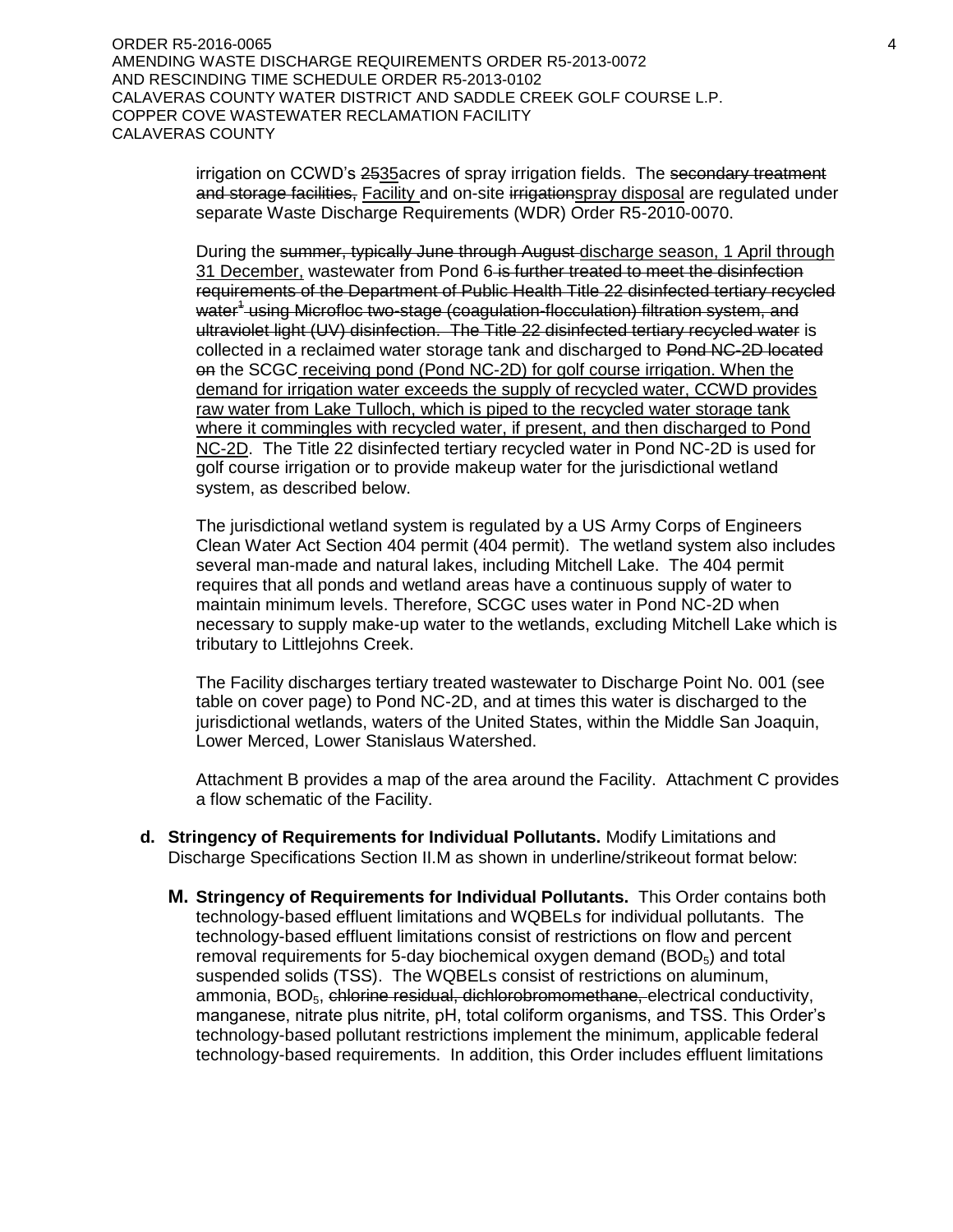ORDER R5-2016-0065 5 AMENDING WASTE DISCHARGE REQUIREMENTS ORDER R5-2013-0072 AND RESCINDING TIME SCHEDULE ORDER R5-2013-0102 CALAVERAS COUNTY WATER DISTRICT AND SADDLE CREEK GOLF COURSE L.P. COPPER COVE WASTEWATER RECLAMATION FACILITY CALAVERAS COUNTY

> for BOD<sub>5</sub>, total coliform organisms, and TSS to meet numeric objectives or protect beneficial uses.

- **e. Final Effluent Limitations – Discharge Point No. 001.** Modify Limitations and Discharge Requirements Sections IV.A.1.a,d, g, and h, and Table 6, as shown in underline/strikeout format below:
	- **a.** The Discharger shall maintain compliance with the following effluent limitations at Discharge Point No. 001., Compliance with the ammonia and nitrate plus nitrite effluent limitations shall be measured at Monitoring Location REC-002, with compliance with the effluent limitations for the remaining constituents measured at Monitoring Location REC-001 as described in the Monitoring and Reporting Program:

|                                             |                      | <b>Effluent Limitations</b> |                   |                                |                                        |                                        |  |  |  |  |
|---------------------------------------------|----------------------|-----------------------------|-------------------|--------------------------------|----------------------------------------|----------------------------------------|--|--|--|--|
| <b>Parameter</b>                            | <b>Units</b>         | Average<br><b>Monthly</b>   | Average<br>Weekly | <b>Maximum</b><br><b>Daily</b> | <b>Instantaneous</b><br><b>Minimum</b> | <b>Instantaneous</b><br><b>Maximum</b> |  |  |  |  |
| <b>Conventional Pollutants</b>              |                      |                             |                   |                                |                                        |                                        |  |  |  |  |
| <b>Biochemical Oxygen</b>                   | mg/L                 | 10                          | 15                | 20                             | --                                     | --                                     |  |  |  |  |
| Demand (5-day @ 20°C)                       | lbs/day <sup>1</sup> | 79                          | 119               | 158                            | --                                     | --                                     |  |  |  |  |
| pH                                          | standard<br>units    | --                          |                   | --                             | 6.5                                    | 8.5                                    |  |  |  |  |
|                                             | mg/L                 | 10                          | 15                | 20                             | --                                     | --                                     |  |  |  |  |
| <b>Total Suspended Solids</b>               | $\text{lbs/day}^1$   | 79                          | 119               | 158                            | --                                     | --                                     |  |  |  |  |
| <b>Priority Pollutants</b>                  |                      |                             |                   |                                |                                        |                                        |  |  |  |  |
| <b>Dichlorobromomethane</b>                 | $\mu g/L$            | 0.56                        | $\sim$            | 4.6                            | $\sim$                                 | --                                     |  |  |  |  |
| <b>Non-Conventional Pollutants</b>          |                      |                             |                   |                                |                                        |                                        |  |  |  |  |
| Aluminum, Total<br>Recoverable              | <u>µg/L</u>          | 310                         | 623               |                                | $\equiv$                               |                                        |  |  |  |  |
| Ammonia Nitrogen, Total                     | mg/L                 | 0.74                        | --                | 2.2                            | --                                     | --                                     |  |  |  |  |
| (as N)                                      | lbs/day              | 5.9                         | --                | 17                             | --                                     | --                                     |  |  |  |  |
| Electrical Conductivity @<br>$25^{\circ}$ C | umhos/cm             | 900                         |                   | --                             |                                        |                                        |  |  |  |  |
| Manganese, Total<br>Recoverable             | <u>µg/L</u>          | 97                          | 242               |                                |                                        |                                        |  |  |  |  |
| Nitrate Plus Nitrite (as N)                 | mg/L                 | 10                          | --                | --                             | $- -$                                  | --                                     |  |  |  |  |

## **Table 6. Effluent Limitations**

Mass-based effluent limitations are based on a flow of 0.95 MGD.

 $\overline{a}$ 

**d. Total Residual Chlorine.** Effluent total residual chlorine shall not exceed:

i. 0.011 mg/L, as a 4-day average; and

ii. 0.019 mg/L, as a 1-hour average.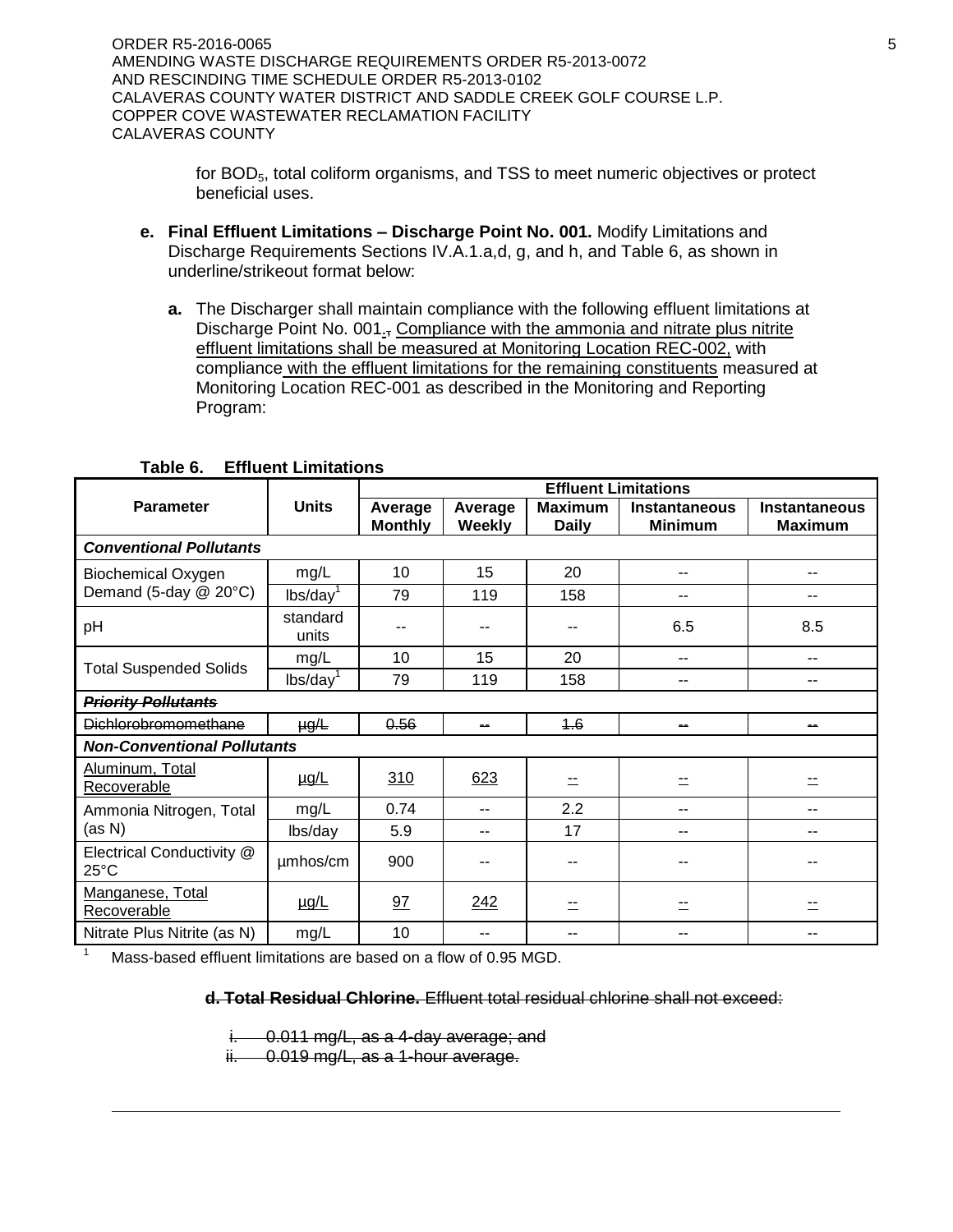ORDER R5-2016-0065 6 AMENDING WASTE DISCHARGE REQUIREMENTS ORDER R5-2013-0072 AND RESCINDING TIME SCHEDULE ORDER R5-2013-0102 CALAVERAS COUNTY WATER DISTRICT AND SADDLE CREEK GOLF COURSE L.P. COPPER COVE WASTEWATER RECLAMATION FACILITY CALAVERAS COUNTY

- **g. Aluminum, Total Recoverable.** For a calendar year, the annual average effluent concentration shall not exceed 200 µg/L.
- **h. Manganese, Total Recoverable.** For a calendar year, the annual average effluent concentration shall not exceed 50 µg/L.
- **f. Compliance Determination.** Modify Limitations and Discharge Requirements Section VII.D as shown in underline/strikeout format below:
	- **D. Total Residual Chlorine** Effluent Limitations (Section IV.A.1.d). Continuous monitoring analyzers for chlorine residual or for dechlorination agent residual in the effluent are appropriate methods for compliance determination. A positive residual dechlorination agent in the effluent indicates that chlorine is not present in the discharge, which demonstrates compliance with the effluent limitations. This type of monitoring can also be used to prove that some chlorine residual exceedances are false positives. Continuous monitoring data showing either a positive dechlorination agent residual or a chlorine residual at or below the prescribed limit are sufficient to show compliance with the total residual chlorine effluent limitations, as long as the instruments are maintained and calibrated in accordance with the manufacturer's recommendations.

Any excursion above the 1-hour average or 4-day average total residual chlorine effluent limitations is a violation. If the Discharger conducts continuous monitoring and the Discharger can demonstrate, through data collected from a back-up monitoring system, that a chlorine spike recorded by the continuous monitor was not actually due to chlorine, then any excursion resulting from the recorded spike will not be considered an exceedance, but rather reported as a false positive. Records supporting validation of false positives shall be maintained in accordance with Section IV Standard Provisions (Attachment D).

**g. Monitoring Locations.** Modify Attachment E Table E-1 as shown in underline/strikeout format below:

| Discharge Point<br><b>Name</b> | <b>Monitoring Location</b><br>Name | <b>Monitoring Location Description</b>                                                                                                                                                                                     |
|--------------------------------|------------------------------------|----------------------------------------------------------------------------------------------------------------------------------------------------------------------------------------------------------------------------|
|                                | <b>INF-001</b>                     | A location where a representative sample of the influent into<br>the Facility at the headworks can be obtained, prior to entry<br>into any treatment process.                                                              |
| 001                            | <b>REC-001</b>                     | At a location where a representative sample of the tertiary<br>treated effluent can be obtained, after final treatment and prior<br>to commingling with raw water from Lake Tulloch in the<br>recycled water storage tank. |
|                                | <b>UVS-001</b>                     | Ultraviolet Light (UV) Disinfection System                                                                                                                                                                                 |
| 001                            | <b>REC-002</b>                     | A location in Pond NC-2D where a representative sample of<br>water being used to irrigate the SCGC Jurisdictional Wetlands<br>can be obtained.                                                                             |

# **3. Table E-1. Monitoring Station Locations**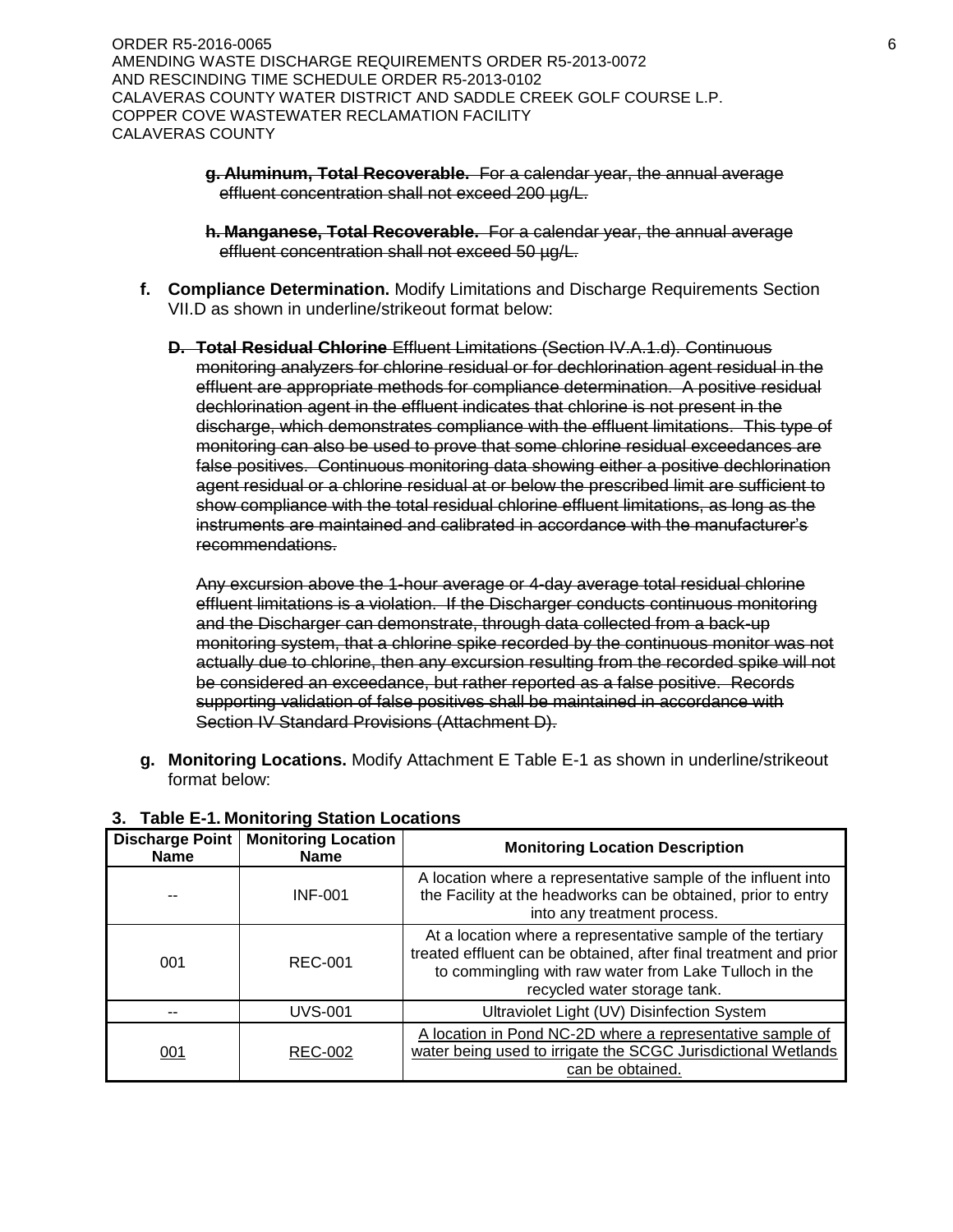ORDER R5-2016-0065 7 AMENDING WASTE DISCHARGE REQUIREMENTS ORDER R5-2013-0072 AND RESCINDING TIME SCHEDULE ORDER R5-2013-0102 CALAVERAS COUNTY WATER DISTRICT AND SADDLE CREEK GOLF COURSE L.P. COPPER COVE WASTEWATER RECLAMATION FACILITY CALAVERAS COUNTY

**h. Effluent Monitoring Requirements.** Modify Attachment E Section IV.A. and Table E-3 as shown in underline/strikeout format below:

# **A. Monitoring Location REC-001 and REC-002**

1. When discharging to Pond NC-2D, the Discharger shall monitor tertiary treated effluent at Monitoring Location REC-001 and the water being used to irrigate the SCGC Jurisdictional Wetlands at monitoring location REC-002 as follows. If more than one analytical test method is listed for a given parameter, the Discharger must select from the listed methods and corresponding Minimum Level. Where a CTR constituent is listed in Appendix 4 of the SIP, the reporting level specified in Attachment I must be achieved by the laboratory conducting the analysis.

| <b>Parameter</b>                                                          | <b>Units</b>      | <b>Sample Type</b>                | <b>Minimum</b><br><b>Sampling</b><br><b>Frequency</b> | <b>Required</b><br><b>Analytical</b><br><b>Test Method</b> | <b>Monitoring</b><br>Location |
|---------------------------------------------------------------------------|-------------------|-----------------------------------|-------------------------------------------------------|------------------------------------------------------------|-------------------------------|
| <b>Flow</b>                                                               | <b>MGD</b>        | Meter                             | Continuous                                            |                                                            | <b>REC-001</b>                |
| <b>Conventional Pollutants</b>                                            |                   |                                   |                                                       |                                                            |                               |
| <b>Biochemical Oxygen</b><br>Demand (5-day @                              | mg/L              | $24-hr$<br>Composite <sup>1</sup> | 1/Week                                                | $\overline{2}$                                             | <b>REC-001</b>                |
| $20^{\circ}$ C)                                                           | lbs/day           | Calculate                         | 1/Week                                                | $-$                                                        |                               |
| pH                                                                        | standard<br>units | Meter                             | Continuous <sup>3</sup>                               | 2,4                                                        | <b>REC-001</b>                |
| <b>Total Suspended Solids</b>                                             | mg/L              | $24-hr$<br>Composite <sup>1</sup> | 1/Week                                                | 2                                                          | <b>REC-001</b>                |
|                                                                           | lbs/day           | Calculate                         | 1/Week                                                | --                                                         |                               |
| <b>Priority Pollutants</b>                                                |                   |                                   |                                                       |                                                            |                               |
| Chloroform                                                                | $\mu g/L$         | Grab                              | 1/Month                                               | 2                                                          |                               |
| <b>Dichlorobromomethane</b>                                               | $\mu g/L$         | Grab                              | 1/Month                                               | 2,5                                                        |                               |
| <b>Priority Pollutants and</b><br><b>Other Constituents of</b><br>Concern | µg/L              | See Attach. I                     | See Attach. I                                         | 2,5                                                        |                               |
| <b>Non-Conventional Pollutants</b>                                        |                   |                                   |                                                       |                                                            |                               |
| Aluminum, Total<br>Recoverable                                            | µg/L              | $24-hr$<br>Composite <sup>1</sup> | 1/Month                                               | 2                                                          | <b>REC-001</b>                |
| Ammonia Nitrogen,                                                         | mg/L              | Grab                              | $1$ /Week $3,6$                                       | $\overline{2}$                                             |                               |
| Total (as N)                                                              | lbs/day           | Calculate                         | $1$ /Week $3,6$                                       | --                                                         | <b>REC-002</b>                |
| Chlorine, Total<br>Residual                                               | mg/L              | Grab                              | 1/Month                                               | 2.7                                                        |                               |
| <b>Electrical Conductivity</b><br>@ 25°C                                  | umhos/cm          | Grab                              | $\overline{2}$<br>1/Week                              |                                                            | <b>REC-001</b>                |
| Hardness, Total (as<br>$CaCO3$ )                                          | mg/L              | Grab                              | 1/Month                                               | $\overline{2}$                                             | <b>REC-001</b>                |
| Manganese, Total<br>Recoverable                                           | mg/L              | 24-hr<br>Composite <sup>1</sup>   | 1/Month                                               | 2                                                          | <b>REC-001</b>                |

## **Table E-3. Effluent Monitoring**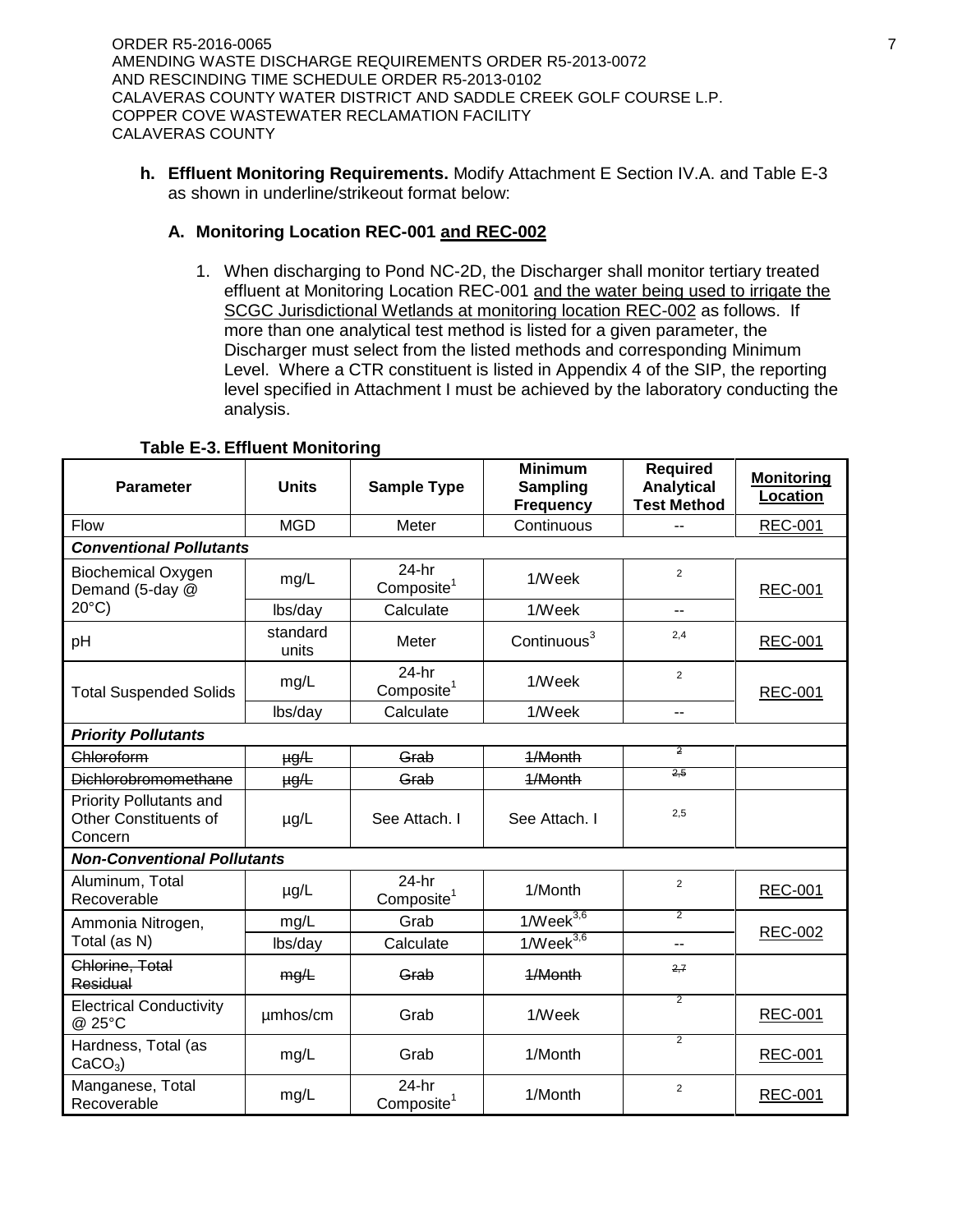#### ORDER R5-2016-0065 8 AMENDING WASTE DISCHARGE REQUIREMENTS ORDER R5-2013-0072 AND RESCINDING TIME SCHEDULE ORDER R5-2013-0102 CALAVERAS COUNTY WATER DISTRICT AND SADDLE CREEK GOLF COURSE L.P. COPPER COVE WASTEWATER RECLAMATION FACILITY CALAVERAS COUNTY

| <b>Parameter</b>                   | <b>Units</b> | <b>Sample Type</b> | <b>Minimum</b><br><b>Sampling</b><br><b>Frequency</b> | <b>Required</b><br>Analytical<br><b>Test Method</b> | <b>Monitoring</b><br>Location |
|------------------------------------|--------------|--------------------|-------------------------------------------------------|-----------------------------------------------------|-------------------------------|
| Nitrate Nitrogen, Total<br>(as N)  | mg/L         | Grab               | 1/Month <sup>87</sup>                                 | $\overline{2}$                                      | REC-002                       |
| Nitrite Nitrogen, Total<br>(as N)  | mg/L         | Grab               | $1/M$ onth $\frac{87}{2}$                             | $\overline{2}$                                      | <b>REC-002</b>                |
| Oil and Grease                     | mg/L         | Grab               | 1/Quarter <sup>98</sup>                               |                                                     | <b>REC-001</b>                |
| Temperature                        | °F           | Grab               | $1$ /Week $3$                                         | 2,4                                                 | <b>REC-001</b>                |
| <b>Total Coliform</b><br>Organisms | MPN/100 m    | Grab               | $1/Day^{109}$                                         | 2                                                   | <b>REC-001</b>                |

1 24-hour flow proportional composite.

2 Pollutants shall be analyzed using the analytical methods described in 40 CFR Part 136 or by methods approved by the Central Valley Water Board or the State Water Board.

- 3 pH and temperature shall be recorded at the time of ammonia sample collection.
- 4 A hand-held field meter may be used, provided the meter utilizes a USEPA-approved algorithm/method and is calibrated and maintained in accordance with the manufacturer's instructions. A calibration and maintenance log for each meter used for monitoring required by this Monitoring and Reporting Program shall be maintained at the Facility.
- 5 The maximum Reporting Level (RL) is specified in Attachment I, Table I-1, Priority Pollutants and Other Constituents of Concern.
- $6$  Concurrent with whole effluent toxicity monitoring.
- **7** Total chlorine residual must be monitored with a method sensitive to and accurate at the permitted level of 0.01 mg/L.
- <sup>87</sup> Monitoring for nitrate and nitrite shall be conducted concurrently.<br><sup>98</sup> Oil and grosse shall be menitored quarterly for the first 3 years for
- Oil and grease shall be monitored quarterly for the first 2 years following the date of permit adoption at Monitoring Location REC-001.

<sup>409</sup> Samples for total coliform organisms may be collected at any point following disinfection.

- **i.** Calculation Requirements. Modify Attachment E Section X.B.6.a as shown in underline/strikeout format below:
	- a. **Annual Average Limitations**. For constituents with effluent limitations specified as "annual average" (aluminum and manganese) the Discharger shall report the annual average in the December SMR. The annual average shall be calculated as the average of the samples gathered for the calendar year.
- **j. Permit Information.** Modify Attachment F Section I as shown in underline/strikeout format below:
	- D. This Order was amended by Order 2016-0065 on 19 August 2016 to modify the point of compliance for the effluent limitations for ammonia and nitrate plus nitrite, modify the effluent limits for aluminum and manganese, remove effluent limitations and monitoring requirements for chlorine residual and dichlorobromomethane, and remove the monitoring requirements for chloroform.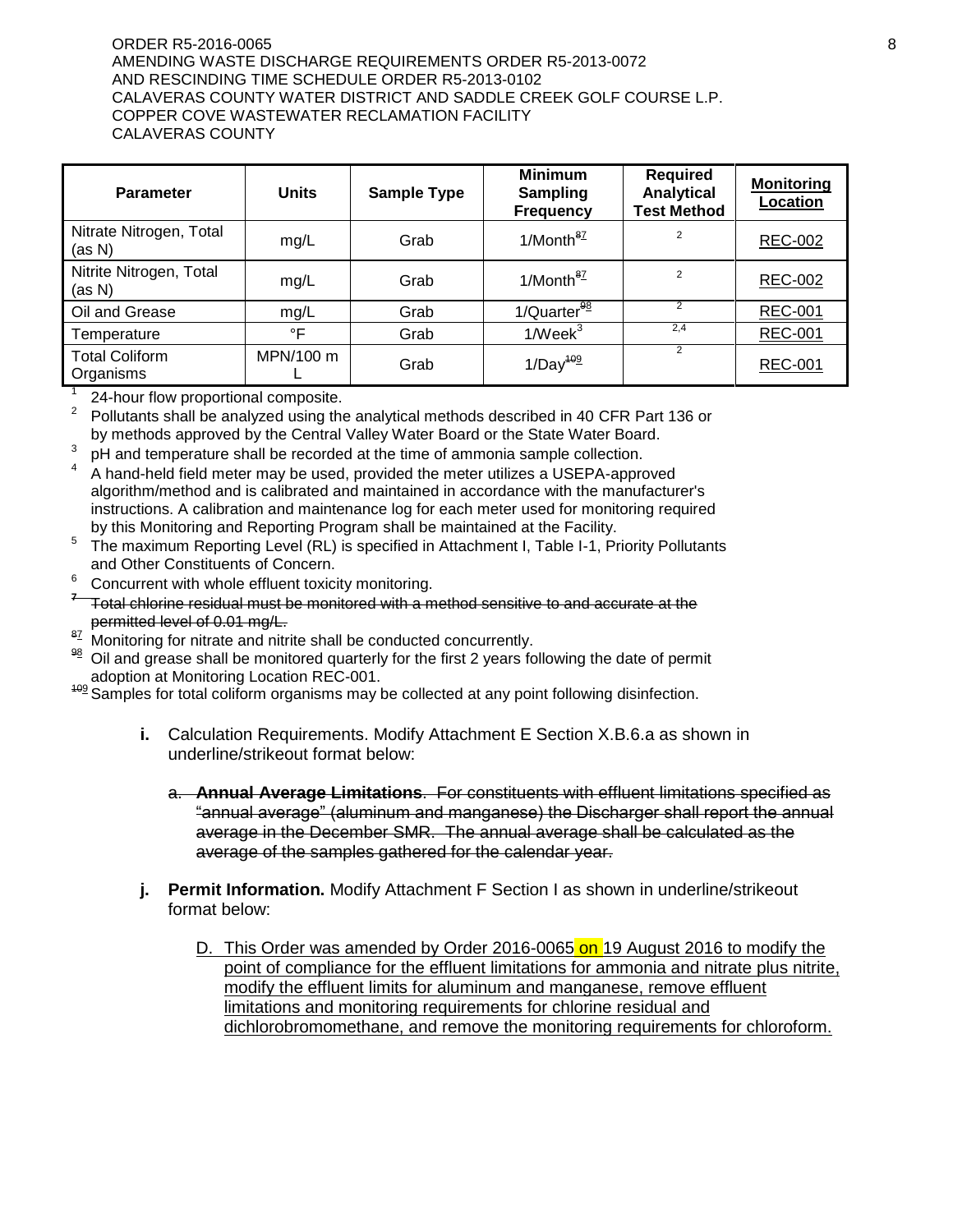**k. Facility Description.** Modify Attachment F Section II.A as shown in underline/strikeout format below:

## **A. Description of Wastewater and Biosolids Treatment or Controls**

The secondary treatment system at the Facility consists of a headworks and flow diverter, two aerated ponds (Ponds 1 and 2) operated in parallel, followed by an additional aerated pond (Pond 4) for settling and polishing, followed by tertiary filtration and ultraviolet light (UV) disinfection. and potassium hypochlorite disinfection. Pond 3 is currently out of service and Pond 5 is only used for emergencies. Disinfected, secondary tertiary treated wastewater is stored on-site in an unlined storage reservoir (Pond 6), which may then be land applied via spray irrigation on CCWD's 2535 acres of spray irrigation fields. The collection system, secondary treatment and storage facilities, and on-site irrigation are covered under separate WDR Order R5-2010-0070.

During the summer, typically June through August discharge season, 1 April through 31 December, wastewater from Pond 6 is further treated to tertiary levels using tertiary filtration and ultraviolet light (UV) disinfection. The Title 22 tertiary treated effluent is collected in a reclaimed water storage tank and then discharged to Pond NC-2D to be used for golf course irrigation or to provide makeup water for the wetland system.

This Order allows discharges to Pond NC-2D between 1 April and 31 December of each year. CCWD only discharges to Pond NC-2D for 3 months during the summer during the discharge season, however, thus golf course demand for irrigation water usually exceeds the supply of reclaimed water. When the demand for irrigation water exceeds the supply of recycled water, CCWD provides raw water from Lake Tulloch, which is piped to the recycled water storage tank where it commingles with recycled water, if present, and then discharged to Pond NC-2D.

Sludge treatment and control for the Facility, and land disposal of secondary tertiary treated effluent onsite, are regulated by Order R5-2010-0070.

**l. Planned Changes.** Modify Attachment F Section II.E as shown in underline/strikeout format below:

# **E. Planned Changes – Not Applicable.**

**1.** On 3 December 2012, the Discharger submitted a work plan for the reduction of chloroform and dichlorobromomethane in the effluent. Initial testing from March 2011 through May 2011 indicated that the addition of sodium hypochlorite to Pond 4 effluent prior to entering Pond 6 resulted in increased chloroform and dichlorobromomethane concentrations. Therefore, the Discharger is conducting a pilot project to eliminate the formation of chlorine disinfection byproducts. The pilot project includes modifications to the treatment process to discontinue use of the chlorine disinfection and divert all flows from Pond 4 to the tertiary treatment facility to be disinfected using UV disinfection prior to discharge to either Pond 6 or the SCGC. The pilot project will be conducted during the winter and spring of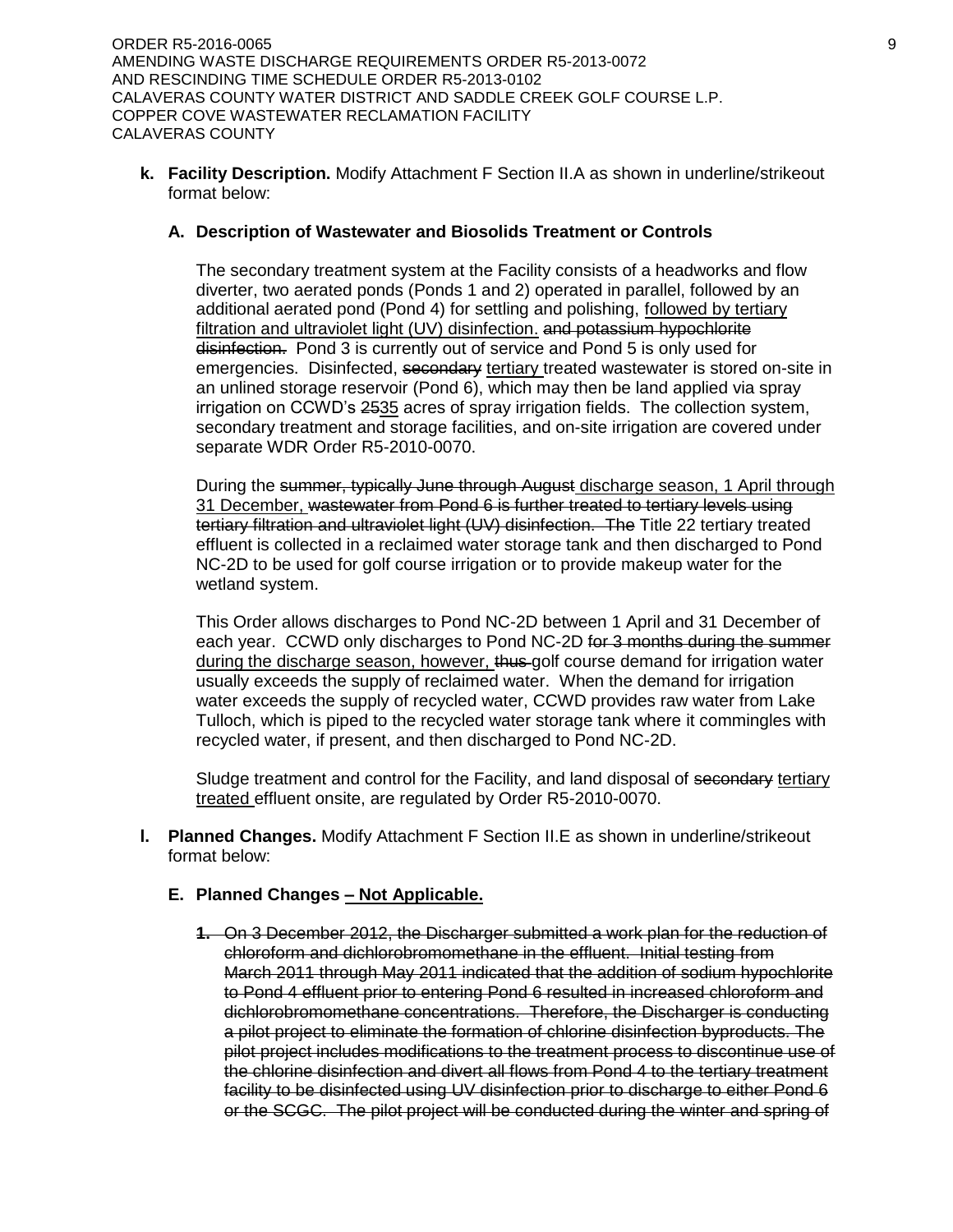ORDER R5-2016-0065 10 AMENDING WASTE DISCHARGE REQUIREMENTS ORDER R5-2013-0072 AND RESCINDING TIME SCHEDULE ORDER R5-2013-0102 CALAVERAS COUNTY WATER DISTRICT AND SADDLE CREEK GOLF COURSE L.P. COPPER COVE WASTEWATER RECLAMATION FACILITY CALAVERAS COUNTY

> 2013 under both high and normal operational flows. Based on the results of the pilot project, the Discharger may design permanent modifications to the Facility to ensure continuous permit compliance.

- **2.** The Discharger uses a coagulant (polyaluminum chloride) in the tertiary treatment process prior to filtration to ensure proper operation of the filters, which is a source of aluminum in the discharge. The Discharger has conducted a study to optimize the use of alum to reduce effluent aluminum without success and has evaluated other non-aluminum containing polymers for filtration with limited success. The Discharger proposes to continue its study to identify non-aluminum polymers to meet the effluent limitations for aluminum.
- **3.** The Discharger believes that high manganese concentrations in the effluent are due to storm water runoff into Pond 6. Soils in the area are high in manganese and manganese is leached from the soils into storm water that then enters the treatment ponds. The Discharger has proposed to eliminate storm water from entering treatment and storage ponds in order to meet the effluent limitations for manganese.
- **m. Determining the Need for WQBELs.** Modify Attachment F Section IV.C.3.b as shown in underline/strikeout format below:
	- **vi. Chlorine Residual**
		- **(a) WQO.** USEPA developed NAWQC for protection of freshwater aquatic life for chlorine residual. The recommended 4-day average (chronic) and 1-hour average (acute) criteria for chlorine residual are 0.011 mg/L and 0.019 mg/L, respectively. These criteria are protective of the Basin Plan's narrative toxicity objective.
		- **(b) RPA Results.** Federal regulations at 40 CFR 122.44(d)(1)(i) require that, "*Limitations must control all pollutants or pollutant parameters (either conventional, nonconventional, or toxic pollutants) which the Director determines are or may be discharged at a level which will cause, have the reasonable potential to cause, or contribute to an excursion above any State water quality standard, including State narrative criteria for water quality.*" For priority pollutants, the SIP dictates the procedures for conducting the RPA. Chlorine is not a priority pollutant. Therefore, the Central Valley Water Board is not restricted to one particular RPA method. Due to the site-specific conditions of the discharge, the Central Valley Water Board has used its judgment in determining the appropriate method for conducting the RPA for this non-priority pollutant constituent.

USEPA's September 2010 NPDES Permit Writer's Manual, page 6-30, states, "*State implementation procedures might allow, or even require, a permit writer to determine reasonable potential through a qualitative assessment process without using available facility-specific effluent monitoring data or when such data are not available…A permitting*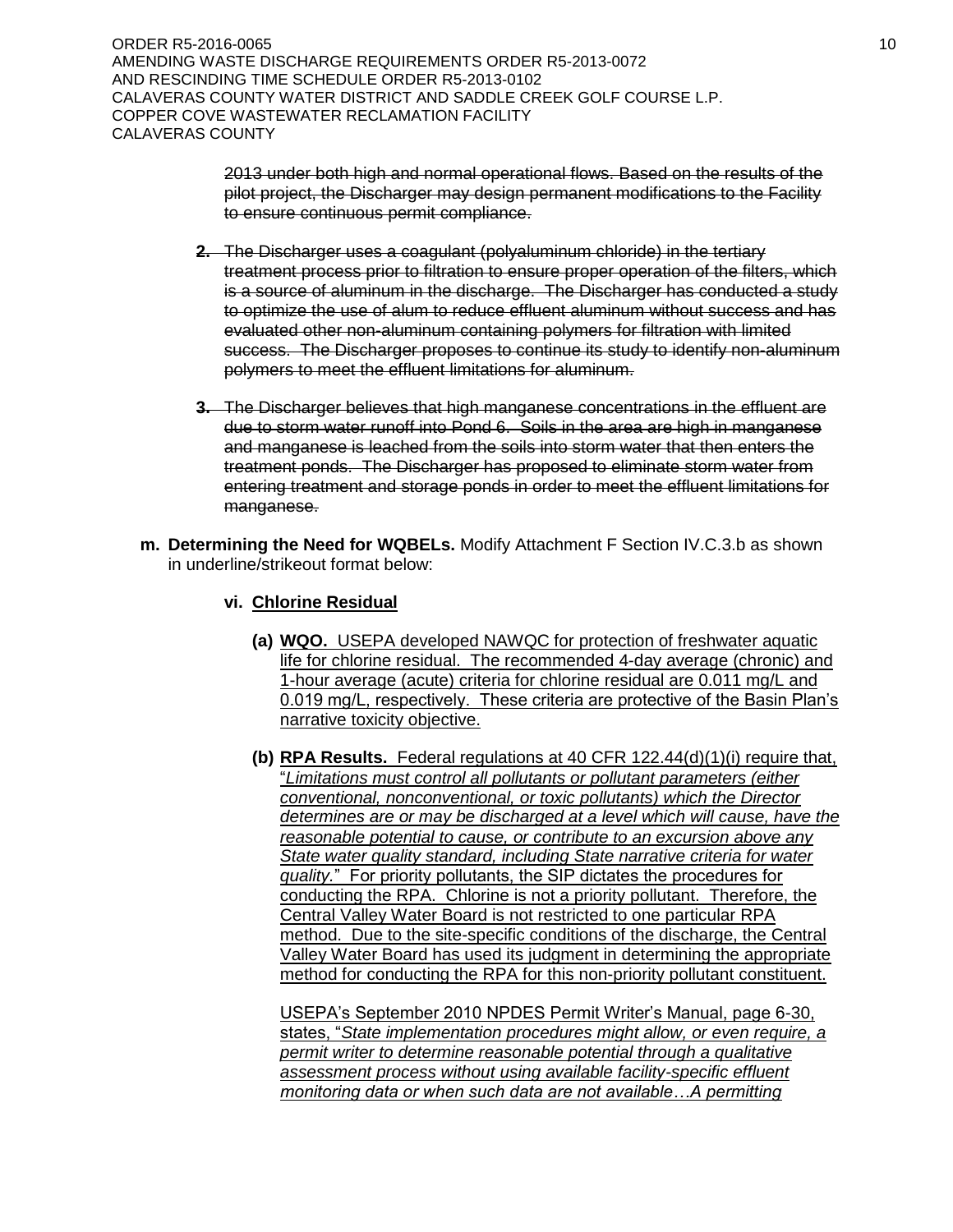ORDER R5-2016-0065 11 and 2016 12:00 12:00 12:00 12:00 12:00 12:00 12:00 12:00 12:00 12:00 12:00 12:00 12:00 1 AMENDING WASTE DISCHARGE REQUIREMENTS ORDER R5-2013-0072 AND RESCINDING TIME SCHEDULE ORDER R5-2013-0102 CALAVERAS COUNTY WATER DISTRICT AND SADDLE CREEK GOLF COURSE L.P. COPPER COVE WASTEWATER RECLAMATION FACILITY CALAVERAS COUNTY

> *authority might also determine that WQBELs are required for specific pollutants for all facilities that exhibit certain operational or discharge characteristics (e.g., WQBELs for pathogens in all permits for POTWs discharging to contact recreational waters).*" USEPA's TSD also recommends that factors other than effluent data should be considered in the RPA, "*When determining whether or not a discharge causes, has the reasonable potential to cause, or contributes to an excursion of a numeric or narrative water quality criterion for individual toxicants or for toxicity, the regulatory authority can use a variety of factors and information where facility-specific effluent monitoring data are unavailable. These factors also should be considered with available effluent monitoring data.*" With regard to POTWs, USEPA recommends that, "*POTWs should also be characterized for the possibility of chlorine and ammonia problems.*" (TSD, p. 50)

> Since the Discharger upgraded the Facility to use UV disinfection for all wastewater, chlorine is no longer used anywhere in the wastewater treatment process. Therefore, the discharge no longer has a reasonable potential to cause or contribute to an in-stream excursion above the NAWQC, and the effluent limitations for residual chlorine have not been retained in this Order. Removal of these effluent limitations is in accordance with federal anti-backsliding regulations (see section IV.D.3 of the Fact Sheet).

#### **vii. Dichlorobromomethane**

- **(a) WQO.** The CTR includes a criterion of 0.56 µg/L for dichlorobromomethane for the protection of human health for waters from which both water and organisms are consumed.
- **(b) RPA Results.** Dichlorobromomethane is a disinfection byproduct generated through chlorine contact. Since the Discharger upgraded the Facility to use UV disinfection for all wastewater chlorine is no longer used anywhere in the wastewater treatment process and there is no longer the potential for the generation of dichlorobromomethane. Based on effluent data collected since the facility changes, dichlorobromomethane has not been detected in the effluent. Therefore, the discharge no longer has a reasonable potential to cause or contribute to an in-stream excursion above the CTR criterion for the protection of human health for dichlorobromomethane and the effluent limitations for dichlorobromomethane have not been retained in this Order. Removal of these effluent limitations is in accordance with federal anti-backsliding regulations (see section IV.D.3 of the Fact Sheet).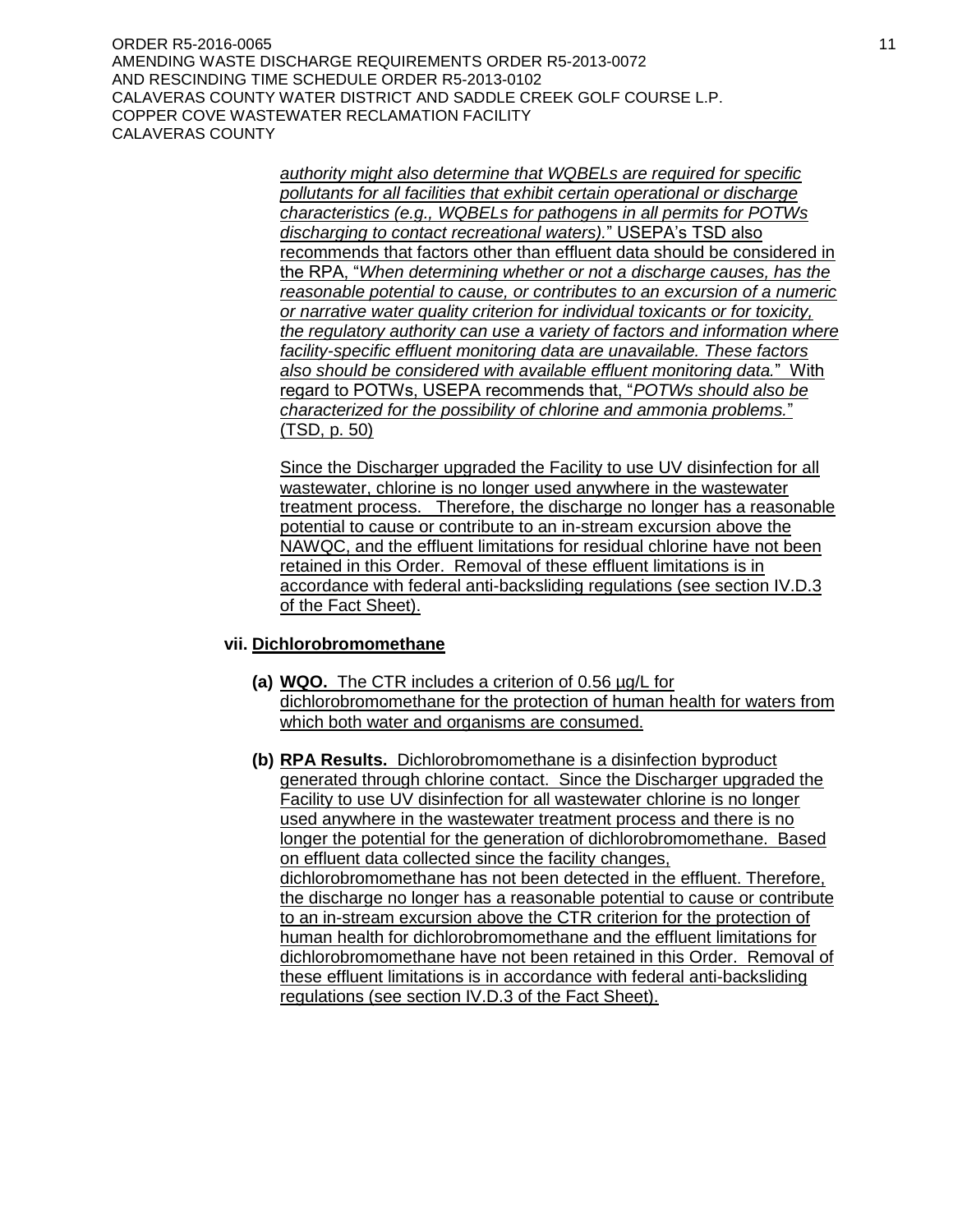ORDER R5-2016-0065 12 AMENDING WASTE DISCHARGE REQUIREMENTS ORDER R5-2013-0072 AND RESCINDING TIME SCHEDULE ORDER R5-2013-0102 CALAVERAS COUNTY WATER DISTRICT AND SADDLE CREEK GOLF COURSE L.P. COPPER COVE WASTEWATER RECLAMATION FACILITY CALAVERAS COUNTY

- **n. Determining the Need for WQBELs.** Modify Attachment F Section IV.C.3.c as shown in underline/strikeout format below:
	- **c**. **Constituents with Reasonable Potential.** The Central Valley Water Board finds that the discharge has a reasonable potential to cause or contribute to an in-stream excursion above a water quality standard for aluminum, ammonia, BOD5, chlorine residual, dichlorobromomethane, electrical conductivity, manganese, nitrate plus nitrite, pH, total coliform organisms, and TSS. WQBELs for these constituents are included in this Order. A summary of the RPA is provided in Attachment G, and a detailed discussion of the RPA for each constituent is provided below.

#### iv. **Chlorine Residual**

- (a) **WQO.** USEPA developed NAWQC for protection of freshwater aquatic life for chlorine residual. The recommended 4-day average (chronic) and 1-hour average (acute) criteria for chlorine residual are 0.011 mg/L and 0.019 mg/L, respectively. These criteria are protective of the Basin Plan's narrative toxicity objective.
- (b) **RPA Results.** Federal regulations at 40 CFR 122.44(d)(1)(i) require that, "*Limitations must control all pollutants or pollutant parameters (either conventional, nonconventional, or toxic pollutants) which the Director determines are or may be discharged at a level which will cause, have the reasonable potential to cause, or contribute to an excursion above any State water quality standard, including State narrative criteria for water quality.*" For priority pollutants, the SIP dictates the procedures for conducting the RPA. Chlorine is not a priority pollutant. Therefore, the Central Valley Water Board is not restricted to one particular RPA method. Due to the sitespecific conditions of the discharge, the Central Valley Water Board has used its judgment in determining the appropriate method for conducting the RPA for this non-priority pollutant constituent.

USEPA's September 2010 NPDES Permit Writer's Manual, page 6-30, states, "*State implementation procedures might allow, or even require, a permit writer to determine reasonable potential through a qualitative assessment process without using available facility-specific effluent monitoring data or when such data are not available…A permitting authority might also determine that WQBELs are required for specific pollutants for all facilities that exhibit certain operational or discharge characteristics (e.g., WQBELs for pathogens in all permits for POTWs discharging to contact recreational waters).*" USEPA's TSD also recommends that factors other than effluent data should be considered in the RPA, "*When determining whether or not a discharge causes, has the reasonable potential to cause, or contributes to an excursion of a numeric or narrative water quality criterion for individual toxicants or for toxicity, the regulatory authority can use a variety of factors and information where facility-specific effluent monitoring data are unavailable. These factors also should be considered with available effluent monitoring data.*" With regard to POTWs, USEPA recommends that,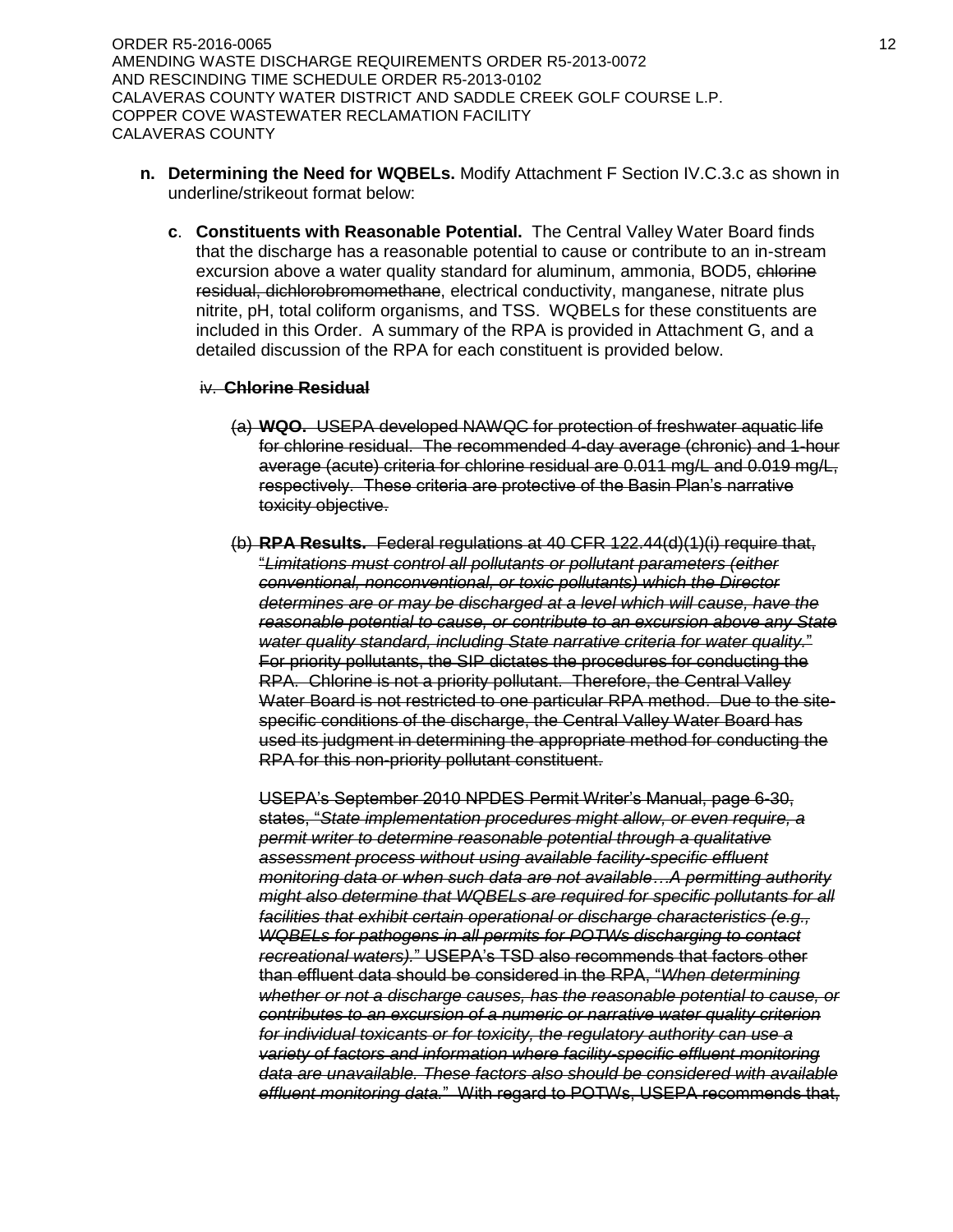ORDER R5-2016-0065 13 AMENDING WASTE DISCHARGE REQUIREMENTS ORDER R5-2013-0072 AND RESCINDING TIME SCHEDULE ORDER R5-2013-0102 CALAVERAS COUNTY WATER DISTRICT AND SADDLE CREEK GOLF COURSE L.P. COPPER COVE WASTEWATER RECLAMATION FACILITY CALAVERAS COUNTY

## "*POTWs should also be characterized for the possibility of chlorine and ammonia problems.*" (TSD, p. 50)

Prior to discharging secondary treated wastewater to Pond 6, the Discharger uses chlorine for disinfection, which is extremely toxic to aquatic organisms. Monitoring data from the term of Order R5-2006-0081 indicated reasonable potential to exceed water quality standards for chlorine, with an MEC of 0.05 mg/L. Due to the existing chlorine use and the potential for chlorine to be discharged, the discharge has a reasonable potential to cause or contribute to an in-stream excursion above the NAWQC.

- (c) **WQBELs.** The USEPA *Technical Support Document for Water Quality-Based Toxics Control* [EPA/505/2-90-001] contains statistical methods for converting chronic (4-day) and acute (1-hour) aquatic life criteria to AMELs and MDELs based on the variability of the existing data and the expected frequency of monitoring. However, because chlorine is an acutely toxic constituent that can and will be monitored continuously, an average 1-hour limitation is considered more appropriate than an average daily limitation. This Order contains a 4-day average effluent limitation and 1-hour average effluent limitation for chlorine residual of 0.011 mg/L and 0.019 mg/L, respectively, based on USEPA's NAWQC, which implements the Basin Plan's narrative toxicity objective for protection of aquatic life.
- (d) **Plant Performance and Attainability.** Analysis of effluent data shows that the MEC of 0.05 mg/L is greater than the applicable WQBELs. However, chlorine was only detected once based on sixteen samples from May 2008 through April 2011. The Central Valley Water Board concludes, therefore, that immediate compliance with these effluent limitations is feasible.

#### v. **Dichlorobromomethane**

- (a)**WQO.** The CTR includes a criterion of 0.56 µg/L for dichlorobromomethane for the protection of human health for waters from which both water and organisms are consumed.
- **(b) RPA Results.** The MEC for dichlorobromomethane was 2.9 µg/L (minimum MDL 0.16 µg/L, RL 0.5 µg/L) based on 15 samples collected between May 2008 and April 2011. The minimum levels listed in Appendix 4 of the SIP are 1, 2, and 10 µg/L. Background receiving water monitoring data for dichlorobromomethane is not available. Therefore, dichlorobromomethane in the discharge has a reasonable potential to cause or contribute to an in-stream excursion above the CTR criterion for the protection of human health.
- **(c)WQBELs.** This Order contains a final AMEL and MDEL for dichlorobromomethane of 0.56 µg/L and 1.6 µg/L, respectively, based on the CTR criterion for the protection of human health.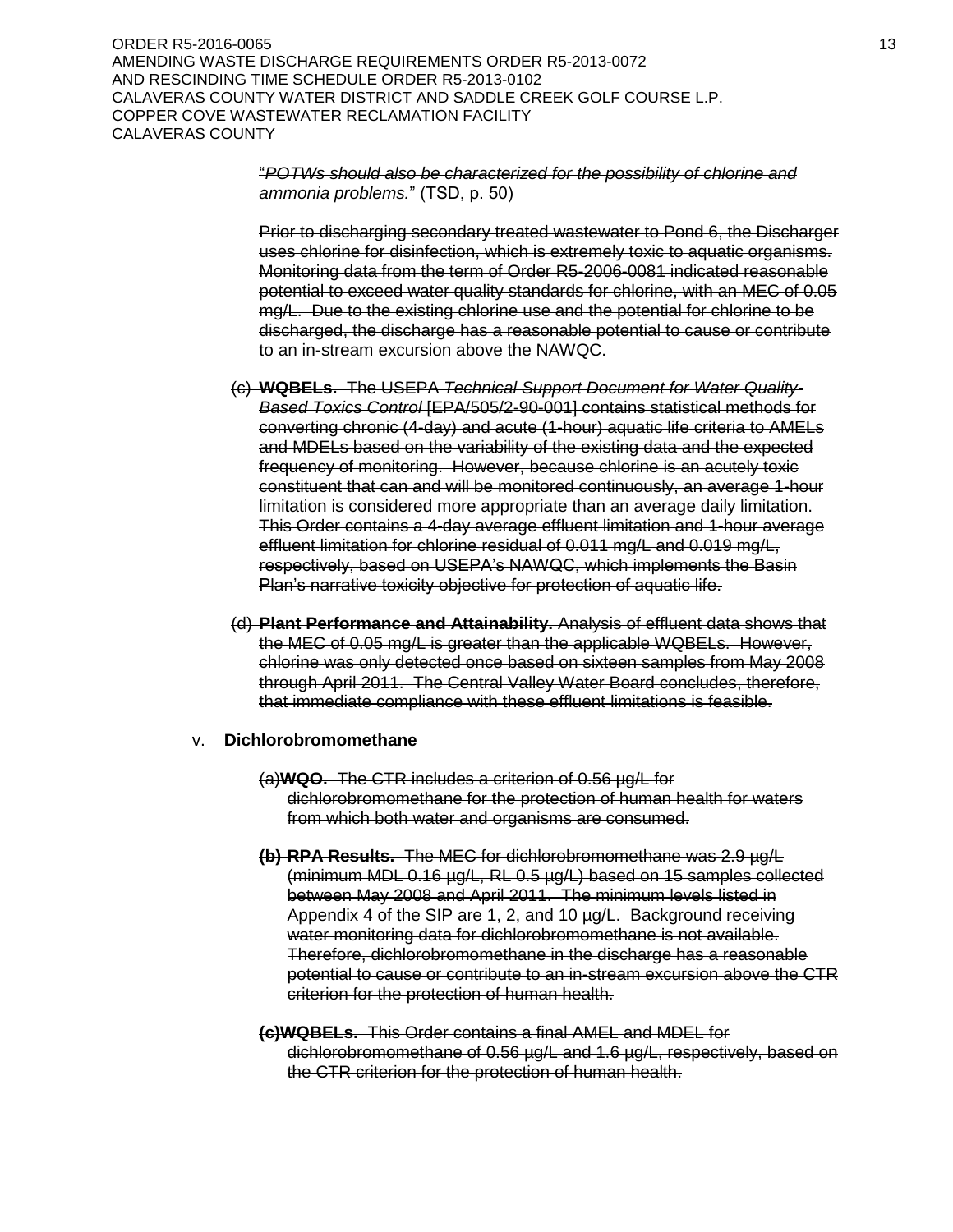ORDER R5-2016-0065 14 and 2016 14 and 2017 14 and 2017 14 and 2018 14 and 2018 14 and 2018 14 and 2018 14 AMENDING WASTE DISCHARGE REQUIREMENTS ORDER R5-2013-0072 AND RESCINDING TIME SCHEDULE ORDER R5-2013-0102 CALAVERAS COUNTY WATER DISTRICT AND SADDLE CREEK GOLF COURSE L.P. COPPER COVE WASTEWATER RECLAMATION FACILITY CALAVERAS COUNTY

- **(d) Plant Performance and Attainability.** Analysis of effluent data shows that the MEC of 2.9 mg/L is greater than the applicable WQBELs. Based on the sample results for the effluent, the limitations appear to put the Discharger in immediate non-compliance. TSO R5-2012-0055 provides a compliance schedule to achieve compliance with the final effluent limitations for dichlorobromomethane by 31 July 2016.
- **o. Determining the Need for WQBELs.** Modify Attachment F Section IV.C.3.c.i.(c) and (d) as shown in underline/strikeout format below:
	- **(c) WQBELs**. Order R5-2006-0081 included an AMEL and MDEL of 87 µg/L and 174 µg/L, respectively, based on the NAWQC aluminum chronic criterion of 87 µg/L. As discussed in section IV.C.3.c.i.(a), above, the NAWQC chronic criteria of 87 µg/L is overly stringent for the jurisdictional wetlands. Since it is only necessary to determine compliance on an annual average basis, it is impracticable to calculate average weekly and average monthly effluent limitations. Therefore, this Order contains final AWEL and AMEL for aluminum of 623 µg/L and 310 µg/L, respectively, based on the Secondary MCL. includes an final calendar annual average effluent limitation of 200 µg/L, based on the Secondary MCL. The relaxation of the effluent limitations for aluminum is in accordance with federal anti-backsliding regulations (see section IV.D.3 of the Fact Sheet).
	- **(d) Plant Performance and Attainability.** Based on analysis of the effluent data, the Central Valley Water Board concludes that immediate compliance with these effluent limitations is feasible. Analysis of the effluent data shows that the maximum annual average effluent concentration of 248 µg/L is greater than applicable WQBELs. Based on the sample results for the effluent, the limitations appear to put the Discharger in immediate non-compliance. In 2009, the Discharger determined that poly-aluminum chloride, which is used for coagulation prior to filtration, is adding to the total aluminum in the final effluent. In 2011, the Discharger began testing alternative coagulants; however, additional time may be needed to find a suitable alternative. TSO R5- 2012-0055 provides a compliance schedule to achieve compliance with the final effluent limitations for aluminum by 31 July 2016.
- **p. Determining the Need for WQBELs.** Modify Attachment F Section IV.C.3.c.vi.as shown in underline/strikeout format below:

## **vi.iv. Manganese**

**(a) WQO.** The Secondary MCL – Consumer Acceptance Limit for manganese is 50 μg/L, which is used to implement the Basin Plan's chemical constituent objective for the protection of municipal and domestic supply.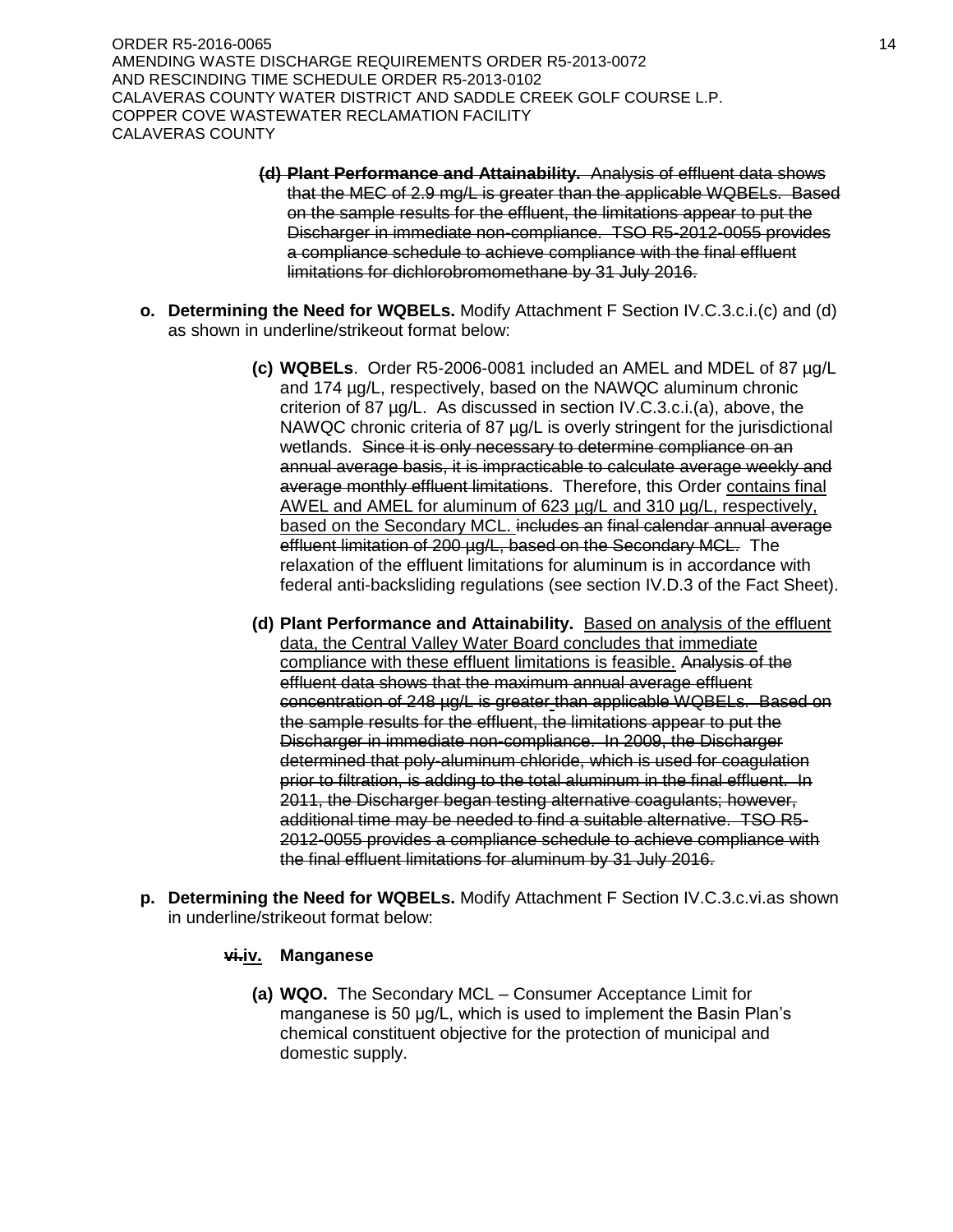ORDER R5-2016-0065 15 AMENDING WASTE DISCHARGE REQUIREMENTS ORDER R5-2013-0072 AND RESCINDING TIME SCHEDULE ORDER R5-2013-0102 CALAVERAS COUNTY WATER DISTRICT AND SADDLE CREEK GOLF COURSE L.P. COPPER COVE WASTEWATER RECLAMATION FACILITY CALAVERAS COUNTY

- **(b) RPA Results.** Secondary MCLs are drinking water standards contained in Title 22 of the California Code of Regulations. Title 22 requires compliance with these standards on an annual average basis, when sampling at least quarterly. Manganese is not a priority pollutant and the RPA procedures in section 1.3 of the SIP are not required. To be consistent with how compliance with the standards is determined, the RPA was conducted based on the calendar annual average manganese concentrations. The maximum annual average effluent concentration for manganese was 102 µg/L (minimum RL 5.0 µg/L) based on 17 samples collected between May 2008 and April 2011. Receiving water data for manganese is not available. Therefore, manganese in the discharge has a reasonable potential to cause or contribute to an in-stream excursion above the Secondary MCL.
- **(c) WQBELs.** Since it is only necessary to determine compliance on an annual average basis, it is impracticable to calculate average weekly and average monthly effluent limitations. Therefore, this Order contains an annual average effluent limitation for manganese of 50 ug/L based on the This Order contains a final AWEL and AMEL for manganese of 242 µg/L and 97 µg/L, respectively, based on the Basin Plan's narrative chemical constituents objective for the protection of the MUN beneficial use.
- **(d) Plant Performance and Attainability.** Based on analysis of the effluent data, the Central Valley Water Board concludes that immediate compliance with these effluent limitations is feasible. Analysis of effluent data shows that the maximum annual average of 102 µg/L is greater than the applicable WQBELs. Based on the sample results for the effluent, the limitations appear to put the Discharger in immediate non-compliance. TSO R5-2012-0055 provides a compliance schedule to achieve compliance with the final effluent limitations for manganese by 31 July 2016.
- **q. WQBEL Calculations.** Modify Attachment F Section IV.C.4.a as shown in underline/strikeout format below:
	- **a.** This Order includes WQBELs for aluminum, ammonia, BOD5, chlorine residual, dichlorobromomethane, electrical conductivity, manganese, nitrate plus nitrite, pH, total coliform organisms, and TSS. The general methodology for calculating WQBELs based on the different criteria/objectives is described in subsections IV.C.4.b through e, below. See Attachment H for the WQBEL calculations.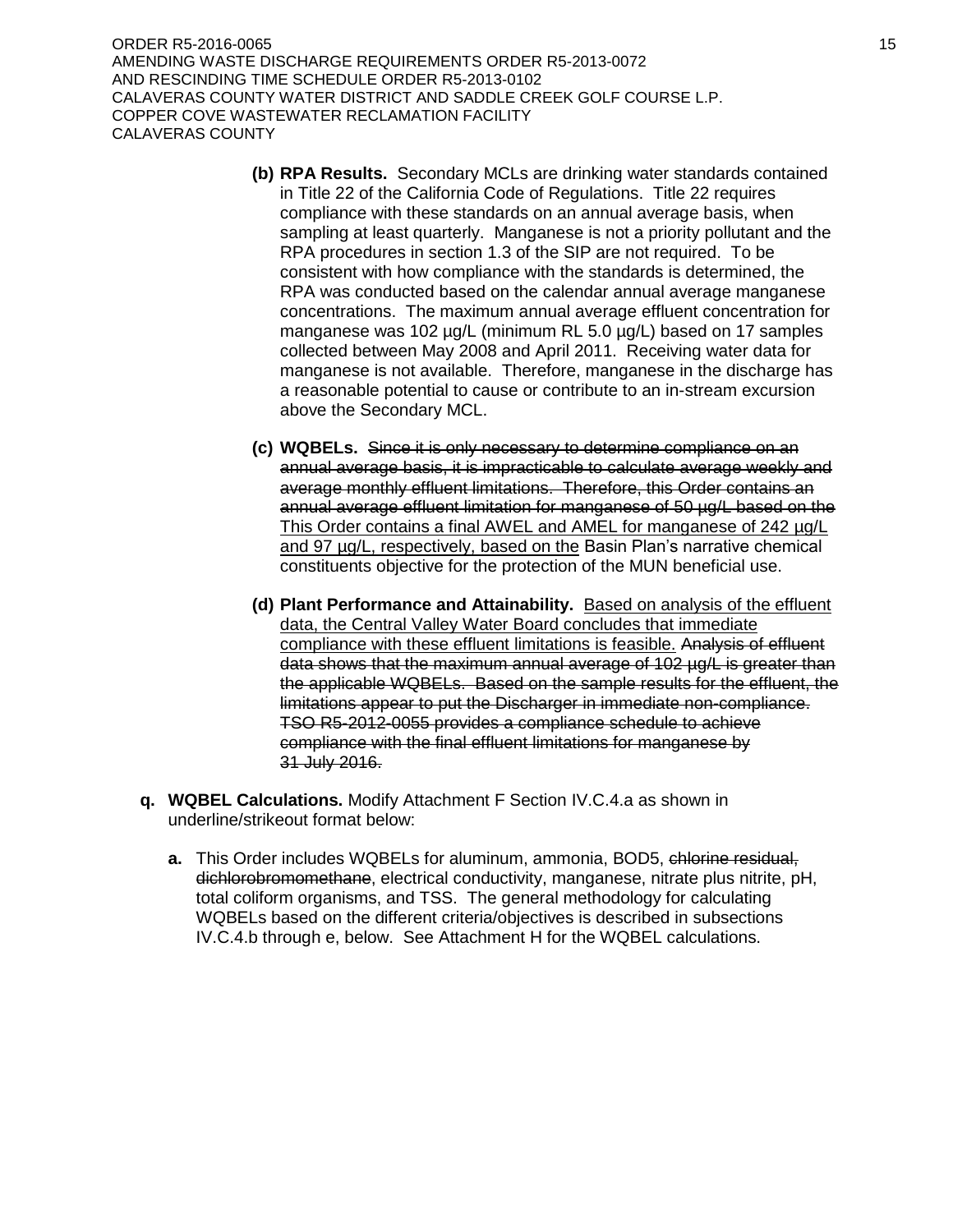**r. Summary of Water Quality Based Effluent Limitations.** Modify Attachment F Table F-10 as shown in underline/strikeout format below:

|                                          |                      |                           |                          | <b>Effluent Limitations</b>    |                                        |                                        |
|------------------------------------------|----------------------|---------------------------|--------------------------|--------------------------------|----------------------------------------|----------------------------------------|
| <b>Parameter</b>                         | <b>Units</b>         | Average<br><b>Monthly</b> | Average<br><b>Weekly</b> | <b>Maximum</b><br><b>Daily</b> | <b>Instantaneous</b><br><b>Minimum</b> | <b>Instantaneous</b><br><b>Maximum</b> |
| <b>Conventional Pollutants</b>           |                      |                           |                          |                                |                                        |                                        |
| <b>Biochemical Oxygen</b>                | mg/L                 | 10                        | 15                       | 20                             | $-$                                    | --                                     |
| Demand (5-day @ 20<br>C)                 | lbs/day <sup>1</sup> | 79                        | 119                      | 158                            |                                        |                                        |
| pH                                       | standard<br>units    | --                        | --                       | --                             | 6.5                                    | 8.5                                    |
| <b>Total Suspended Solids</b>            | mg/L                 | 10                        | 15                       | 20                             | $-1$                                   | $-$                                    |
|                                          | lbs/day <sup>1</sup> | 79                        | 119                      | 158                            | --                                     | ۰.                                     |
| <b>Priority Pollutants</b>               |                      |                           |                          |                                |                                        |                                        |
| <b>Dichlorobromomethane</b>              | $\mu g/L$            | 0.56                      | --                       | 4.6                            | --                                     | --                                     |
| <b>Non-Conventional Pollutants</b>       |                      |                           |                          |                                |                                        |                                        |
| Aluminum, Total<br>Recoverable           | $\mu$ g/L            | $310200^2$                | $-623$                   |                                |                                        |                                        |
| Ammonia Nitrogen,                        | mg/L                 | 0.74                      | $\overline{a}$           | 2.2                            | --                                     | $-$                                    |
| Total (as N)                             | lbs/day <sup>1</sup> | 5.9                       | --                       | 17                             | --                                     | --                                     |
| Chlorine, Total<br>Residual              | mg/L                 | --                        | $0.011^{3}$              | $0.019^{4}$                    |                                        |                                        |
| <b>Electrical Conductivity</b><br>@ 25°C | µmhos/cm             | 900                       |                          |                                |                                        |                                        |
| Manganese, Total<br>Recoverable          | $\mu$ g/L            | $9750^2$                  | $-242$                   |                                |                                        |                                        |
| <b>Nitrate Plus Nitrite</b><br>(as N)    | mg/L                 | 10                        |                          |                                |                                        |                                        |
| <b>Total Coliform</b><br>Organisms       | MPN/100 mL           |                           | $2.2^{52}$               | $23^{63}$                      |                                        | 240                                    |

| Table F-10. Summary of Water Quality-Based Effluent Limitations |  |  |  |
|-----------------------------------------------------------------|--|--|--|
|-----------------------------------------------------------------|--|--|--|

1 Based upon a design flow of 0.95 MGD.

2 Applied as an annual average effluent limitation.

 $^3$   $\!\!-\!\!$  Applied as a 4-day average effluent limitation.

<sup>4</sup> Applied as a 1-hour average effluent limitation.

 $52$  Applied as a 7-day median effluent limitation.

 $63$  Not to be exceeded more than once in any 30-day period.

**s. Averaging Period for Effluent Limitations.** Modify Attachment F Section IV.D.2 as shown in underline/strikeout format below:

# **2. Averaging Periods for Effluent Limitations**

40 CFR 122.45 (d) requires average weekly and average monthly discharge limitations for POTWs unless impracticable. However, for toxic pollutants and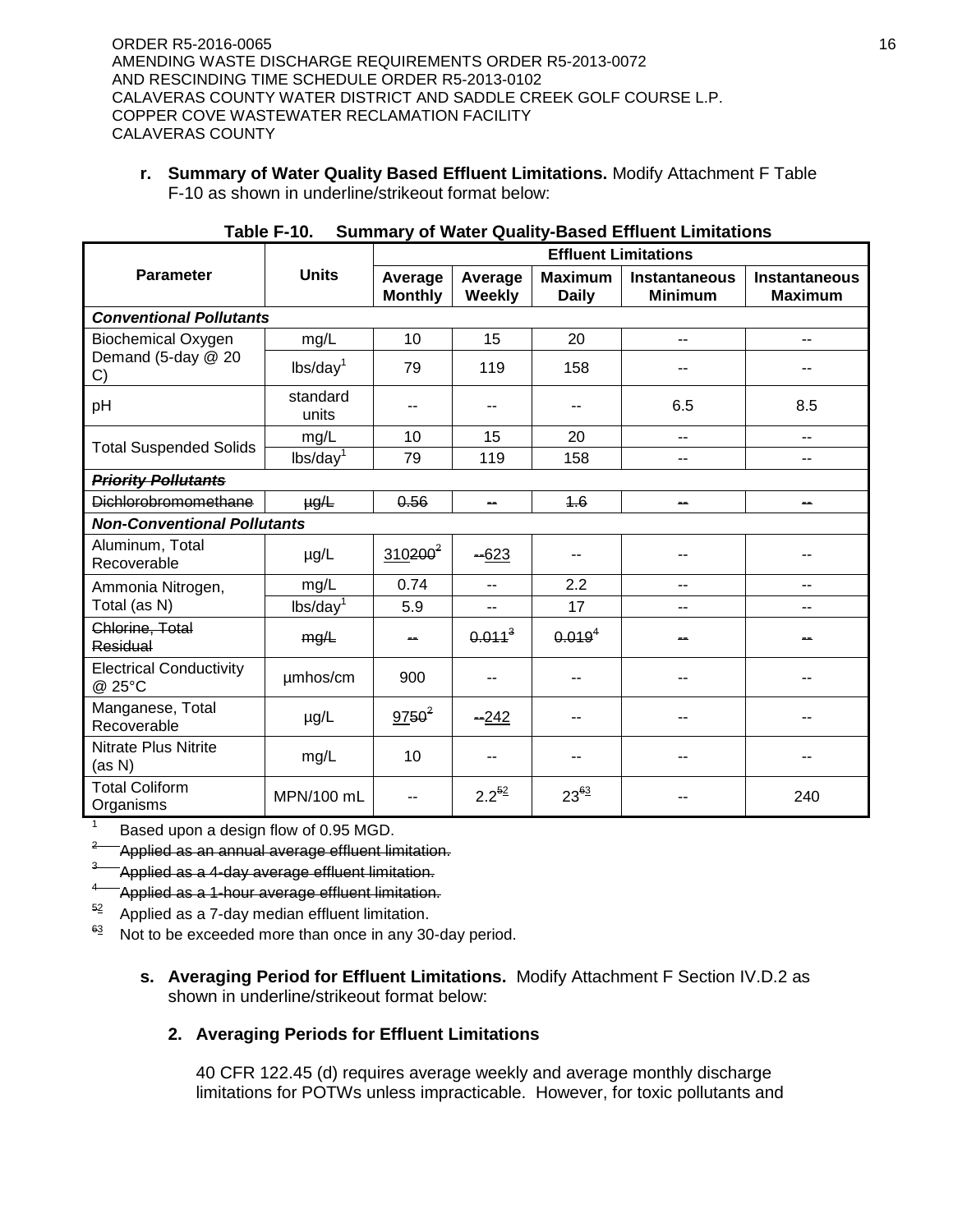pollutant parameters in water quality permitting, USEPA recommends the use of an MDEL in lieu of average weekly effluent limitations for two reasons. "*First, the basis for the 7-day average for POTWs derives from the secondary treatment requirements. This basis is not related to the need for assuring achievement of water quality standards. Second, a 7-day average, which could comprise up to seven or more daily samples, could average out peak toxic concentrations and therefore the discharge's potential for causing acute toxic effects would be missed.*" (TSD, pg. 96) This Order uses MDELs in lieu of average weekly effluent limitations for ammonia and dichlorobromomethane as recommended by the TSD for the achievement of water quality standards and for the protection of the beneficial uses of the receiving stream. Furthermore, for BOD<sub>5</sub>, chlorine residual, pH, total coliform organisms, and TSS, weekly average effluent limitations have been replaced or supplemented with effluent limitations utilizing shorter averaging periods. The rationale for using shorter averaging periods for these constituents is discussed in section IV.C.3 of this Fact Sheet.

For effluent limitations for non-priority pollutants based on Primary and Secondary MCLs, this Order includes annual average effluent limitations. The Primary and Secondary MCLs are drinking water standards contained in Title 22 of the California Code of Regulations. Title 22 requires compliance with these standards on an annual average basis (except for nitrate and nitrite), when sampling at least quarterly. Since it is necessary to determine compliance on an annual average basis, it is impracticable to calculate average weekly and average monthly effluent limitations.

**t. Satisfaction of Anti-Backsliding Requirements.** Modify Attachment F Section IV.D.3. as shown in underline/strikeout format below:

# **3. Satisfaction of Anti-Backsliding Requirements**

The CWA specifies that a revised permit may not include effluent limitations that are less stringent than the previous permit unless a less stringent limitation is justified based on exceptions to the anti-backsliding provisions contained in CWA sections 402(o) or 303(d)(4), or, where applicable, 40 CFR 122.44(l).

The effluent limitations in this Order are at least as stringent as the effluent limitations in Order R5-2006-0081, with the exception of effluent limitations for aluminum, ammonia, chlorine residual (mass only), chlorodibromomethane, chloroform, dichlorobromomethane, iron, manganese, oil and grease, settleable solids, and turbidity. The effluent limitations for these pollutants are less stringent than those in Order R5-2006-0081. This relaxation of effluent limitations is consistent with the anti-backsliding requirements of the CWA and federal regulations.

**a. CWA sections 402(o)(1) and 303(d)(4).** CWA section 402(o)(1) specifies that, in the case of effluent imitations established on the basis of CWA section 301(b)(1)(C) (i.e., WQBELs), a permit may not be renewed, reissued, or modified to contain effluent limitations which are less stringent than the comparable effluent limitations in the previous permit except in compliance with CWA section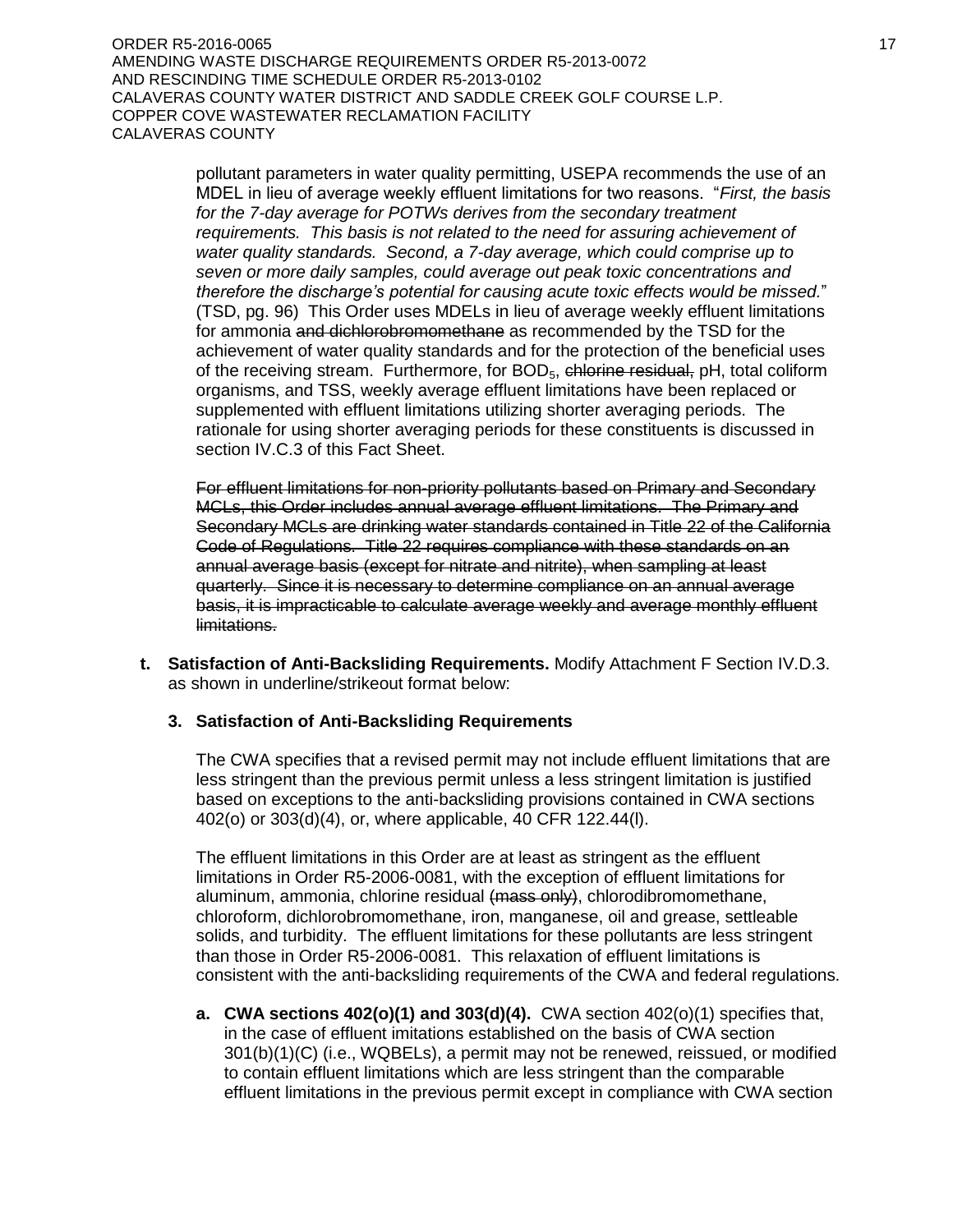ORDER R5-2016-0065 18 and 2018 18 and 2018 18 and 2018 18 and 2018 18 and 2018 18 and 2018 18 and 2018 18 and AMENDING WASTE DISCHARGE REQUIREMENTS ORDER R5-2013-0072 AND RESCINDING TIME SCHEDULE ORDER R5-2013-0102 CALAVERAS COUNTY WATER DISTRICT AND SADDLE CREEK GOLF COURSE L.P. COPPER COVE WASTEWATER RECLAMATION FACILITY CALAVERAS COUNTY

> 303(d)(4). The effluent limitations for aluminum, ammonia, chlorodibromomethane, chloroform, dichlorobromomethane, iron, manganese, oil and grease, and settleable solids established in Order R5-2006-0081 are WQBELs and may be relaxed if the requirements of CWA section 303(d)(4) are satisfied.

> CWA section 303(d)(4) has two parts: paragraph (A) which applies to nonattainment waters and paragraph (B) which applies to attainment waters. For attainment waters, CWA section 303(d)(4)(B) specifies that a limitation based on a water quality standard may be relaxed where the action is consistent with the antidegradation policy. There are no 303(d) listings for the jurisdictional wetlands, as described in section III.D.1 of this Fact Sheet. Thus the receiving water is an attainment water for aluminum, ammonia, chlorine residual (mass only), chlorodibromomethane, chloroform, dichlorobromomethane (mass only), iron, manganese, oil and grease, and settleable solids. The removal or relaxation of WQBELs aluminum, ammonia, chlorine residual, chlorodibromomethane, chloroform, dichlorobromomethane, iron, manganese, oil and grease, and settleable solids is consistent with CWA sections 402(o)(1) and 303(d)(4) and, as described in section IV.D.4 of this Fact Sheet, the antidegradation provisions of 40 CFR 131.12 and State Water Board Resolution No. 68-16. Therefore, the modifications to these effluent limitations do not violate anti-backsliding requirements.

Order R5-2006-0081 established final mass-based effluent limitations for aluminum, chlorine residual, dichlorobromomethane, and manganese. 40 CFR 122.45(f)(1)(ii) states that mass limitations are not required when applicable standards and limitations are expressed in terms of other units of measurement. The numerical effluent limitations for these pollutants established in this Order are based on water quality standards and objectives, which are expressed in terms of concentration. Pursuant to 40 CFR 122.25(f)(1)(ii), expressing the effluent limitations in terms of concentration is in accordance with Federal Regulations. Compliance with the concentration-based limits will ensure that significantly less mass of the pollutants is discharged to the receiving water. Discontinuing mass-based effluent limitations for these parameters is consistent with the antidegradation provisions of 40 CFR 131.12 and State Water Board Resolution 68-16. Any impact on existing water quality will be insignificant. Therefore, the modifications to these effluent limitations do not violate antibacksliding requirements.

**b. CWA Section 402(o)(2).** CWA section 402(o)(2) provides several exceptions to the anti-backsliding regulations. CWA 402(o)(2)(B)(i) allows a renewed, reissued, or modified permit to contain a less stringent effluent limitation for a pollutant if information is available which was not available at the time of permit issuance (other than revised regulations, guidance, or test methods) and which would have justified the application of a less stringent effluent limitation at the time of permit issuance.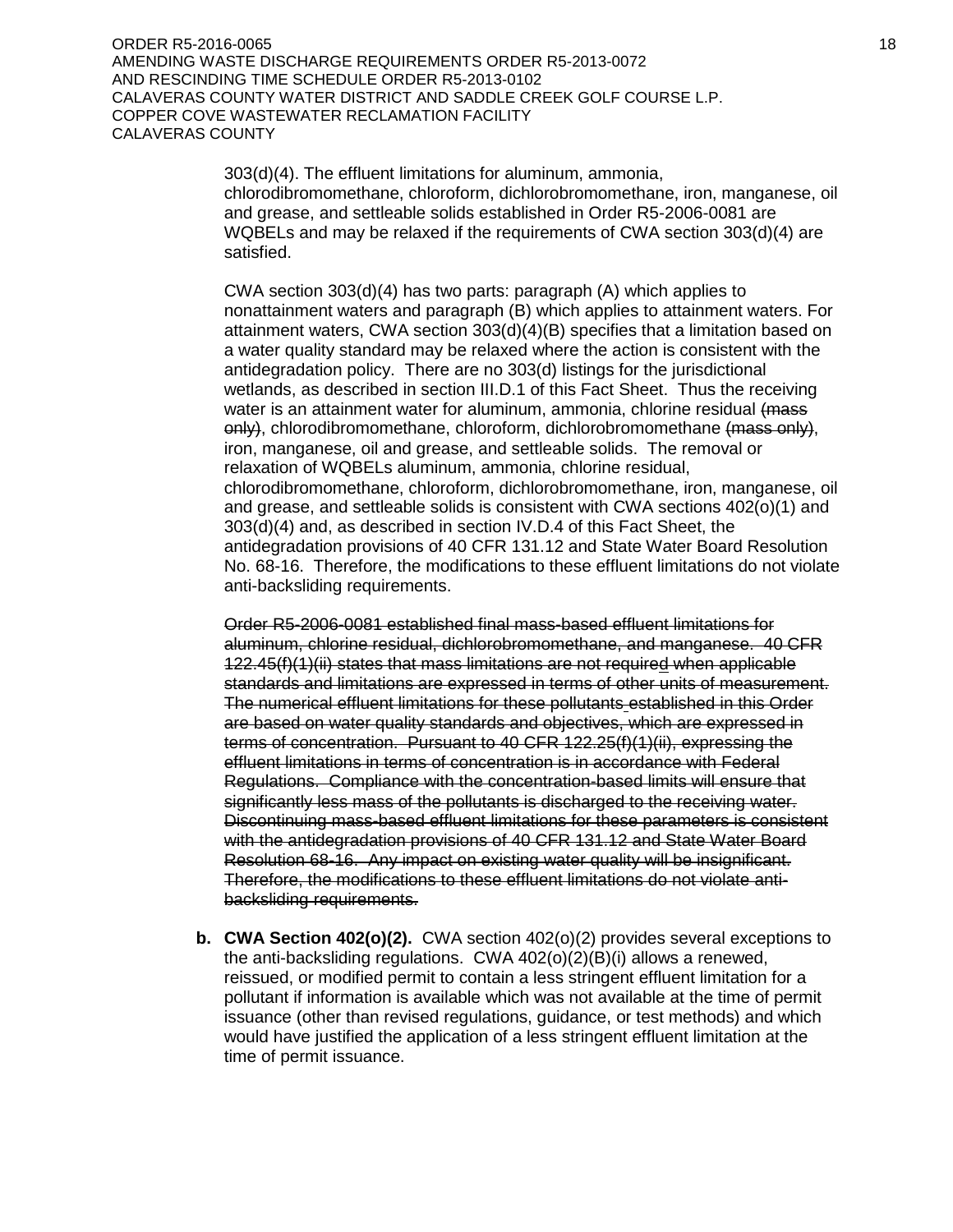ORDER R5-2016-0065 19 AMENDING WASTE DISCHARGE REQUIREMENTS ORDER R5-2013-0072 AND RESCINDING TIME SCHEDULE ORDER R5-2013-0102 CALAVERAS COUNTY WATER DISTRICT AND SADDLE CREEK GOLF COURSE L.P. COPPER COVE WASTEWATER RECLAMATION FACILITY CALAVERAS COUNTY

> As described further in section IV.C.3.b of this Fact Sheet, updated information that was not available at the time Order R5-2006-0081 was issued indicates that aluminum, chlorine residual, chlorodibromomethane, chloroform, dichlorobromomethane, iron<del>, manganese</del>, oil and grease, and settleable solids do not exhibit reasonable potential to cause or contribute to an exceedance of water quality objectives in the receiving water. and Furthermore, updated information supports relaxed effluent limitations for ammonia, aluminum, and manganese. The updated information that supports the relaxation of effluent limitations for these constituents includes the following:

- **i. Aluminum.** Receiving water monitoring data for water quality characteristics (e.g., pH and hardness) collected between May 2008 and April 2011, as well as local environmental conditions and aluminum toxicity results indicates that the recommended NAWQC chronic criterion of 87 µg/L is not applicable to the jurisdictional wetlands. The relaxed effluent limitations in this Order are based on the Secondary MCL of 200 µg/L.
- **ii. Ammonia.** Order R5-2006-0081 established a 1-hour average effluent limitation of 2.14 mg/L based on the NAWQC acute criterion determined using the maximum permitted effluent pH of 8.5 and an AMEL of 0.56 mg/L based on the NAWQC 30-day chronic criterion determined using the maximum permitted effluent pH of 8.5 and the maximum average effluent temperature of 78 F. Consistent with Order R5-2006-0081, the acute criterion used for this Order was determined using the maximum permitted effluent pH of 8.5; however, the chronic criterion was re-calculated using updated paired effluent monitoring data for pH and temperature from May 2008 through April 2011, which resulted in a 30-day chronic criterion of 1.91 mg/L. Whereas the acute and chronic criteria were established directly as 1-hour average and average monthly effluent limitations, this Order includes an MDEL and AMEL calculated according to SIP procedures, as described in section IV.C.3.c.ii.(c). Although the averaging period has been revised from a 1-hour average to an MDEL, the change in averaging period for ammonia is not less stringent than the previous Order because the previous Order required weekly grab samples. Continuous monitoring is necessary to evaluate compliance with a 1-hour average effluent limit. Therefore, the existing 1-hour average effluent limit was effectively a maximum daily effluent limit.
- **iii. Chlorine Residual.** The Discharger has upgraded the Facility to employ UV disinfection to all wastewater leaving the Facility. Chlorine is no longer used anywhere in the wastewater treatment process, therefore, chlorine residual no longer has a reasonable potential to cause or contribute to an in-stream excursion above the NAWQC
- **iv. Chlorodibromomethane.** Effluent monitoring data collected between May 2008 through April 2011 indicates that chlorodibromomethane in the discharge does not exhibit reasonable potential to cause or contribute to an exceedance of the CTR human health criteria.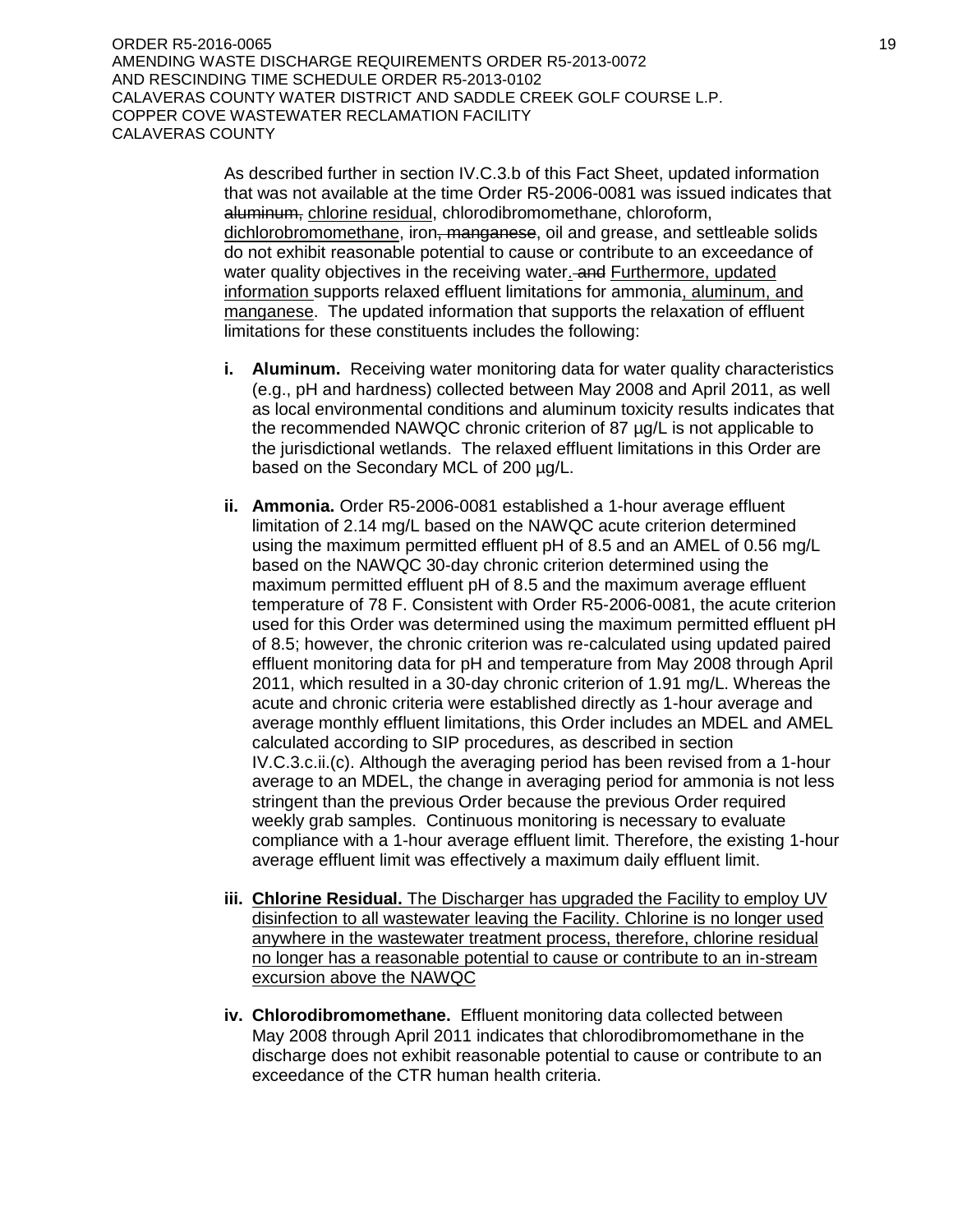ORDER R5-2016-0065 20 AMENDING WASTE DISCHARGE REQUIREMENTS ORDER R5-2013-0072 AND RESCINDING TIME SCHEDULE ORDER R5-2013-0102 CALAVERAS COUNTY WATER DISTRICT AND SADDLE CREEK GOLF COURSE L.P. COPPER COVE WASTEWATER RECLAMATION FACILITY CALAVERAS COUNTY

- **v. Chloroform.** Order R5-2006-0081 established effluent limitations for chloroform based on the CalEPA Cancer Potency Factor as a Drinking Water Level of 1.1 µg/L. However, as discussed in section IV.C.3.b.2 of this Fact Sheet, the appropriate water quality objective for the discharge is the Primary MCL for THMs. Effluent monitoring data collected between May 2008 through April 2011 indicates that chloroform in the discharge does not exhibit reasonable potential to cause or contribute to an exceedance of the Primary MCL for THMs.
- **vi. Dichlorobromomethane.** Dichlorobromomethane is a disinfection byproduct generated through chlorine contact. Since the Discharger upgraded the Facility to use UV disinfection for all wastewater chlorine is no longer used anywhere in the wastewater treatment process and there is no longer the potential for the generation of dichlorobromomethane. Therefore, the discharge no longer has a reasonable potential to cause or contribute to an in-stream excursion above the CTR criterion for the protection of human health
- **vii. Iron.** Effluent monitoring data collected between May 2008 through April 2011 indicates that iron in the discharge does not exhibit reasonable potential to cause or contribute to an exceedance of the Secondary MCL.
- **viii. Manganese.** Order R5-2006-0081 included an AMEL for manganese based on the Secondary MCL of 50 µg/L. Secondary MCLs are drinking water standards contained in Title 22 of the California Code of Regulations. Title 22 requires compliance with these standards on an annual average basis, when sampling at least quarterly. Since it is only necessary to determine compliance on an annual average basis, it is impracticable to calculate average weekly and average monthly effluent limitations. Therefore, this Order revises the averaging period for manganese from an AMEL to an annual average effluent limitation.
- **ix. Oil and Grease.** The Discharger upgraded to tertiary treatment during the term of Order R5-2006-0081. Oil and grease is not expected to be present in tertiary treated wastewater at concentrations that will cause or contribute to an exceedance of the narrative water quality objective. Additionally, the Discharger's compliance with the requirements of the FOG control program required by WQO 2006-0003 will ensure minimal amounts of oil and grease are discharged into the Facility.
- **x. Settleable Solids.** Effluent monitoring data collected between May 2008 and April 2011 for settleable solids indicates that the discharge does not exhibit reasonable potential to cause or contribute to an exceedance of the Basin Plan narrative objective for settleable solids.

Thus, removal or relaxation of the effluent limitations for aluminum, ammonia, chlorodibromomethane, dichlorobromomethane, chloroform, chlorine residual, iron, manganese, oil and grease, and settleable solids from Order R5-2006-0081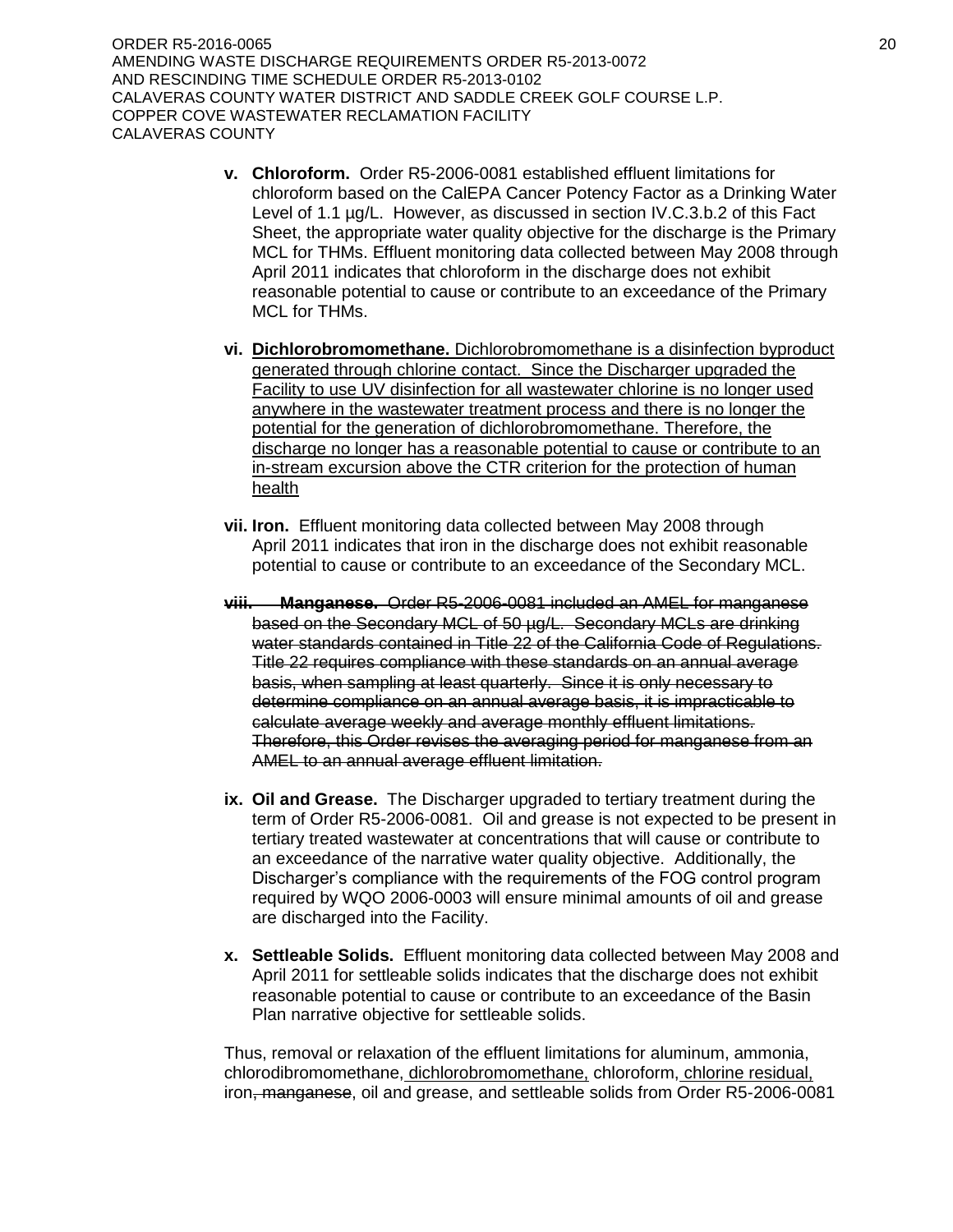ORDER R5-2016-0065 21 AMENDING WASTE DISCHARGE REQUIREMENTS ORDER R5-2013-0072 AND RESCINDING TIME SCHEDULE ORDER R5-2013-0102 CALAVERAS COUNTY WATER DISTRICT AND SADDLE CREEK GOLF COURSE L.P. COPPER COVE WASTEWATER RECLAMATION FACILITY CALAVERAS COUNTY

> is in accordance with CWA section 402(o)(2)(B)(i), which allows for the removalrelaxation of effluent limitations based on information that was not available at the time of permit issuance.

**c. Turbidity.** Order R5-2006-0081 contained effluent limitations for turbidity. The prior limitations were solely an operational check to ensure the treatment system was functioning properly and could meet the limits for solids and coliform. The prior effluent limitations were not intended to regulate turbidity in the receiving water. Rather, turbidity is an operational parameter to determine proper system functioning and not a WQBEL.

This Order contains operational turbidity specifications to be met in lieu of effluent limitations. The revised Order does not include effluent limitations for turbidity. However, the performance-based specification in this Order is an equivalent limit that is not less stringent, and therefore does not constitute backsliding.

The revised operational specifications for turbidity are the same as the effluent limitations in Order R5-2006-0081. These revisions are consistent with State regulations implementing recycled water requirements. The revision in the turbidity limitation is consistent with the antidegradation provisions of 40 CFR 131.12 and State Water Board Resolution 68-16 because this Order imposes equivalent or more stringent requirements than Order R5-2006-0081 and therefore does not allow degradation.

**d. Dichlorobromomethane.** For dichlorobromomethane, the MDEL has changed from the previous Order. However, the effluent limit is not less stringent. In this case, the waste load allocations (WLA)<sup>2</sup> in this Order and the previous Order are identical. The WLA provides a definition of effluent quality that is necessary to meet the water quality standards of the receiving water and is used to derive WQBELs that are used to enforce the WLA.

The TSD warns that, "*Direct use of a WLA as a permit limit creates a significant risk that the WLA will be enforced incorrectly, since effluent variability and the probability basis for the limit are not considered specifically*." (TSD, p. 96) The SIP and TSD include identical procedures for calculating WQBELs that use the statistical variability of the effluent to convert the WLA to average monthly and maximum daily effluent limits.

The new effluent data used to calculate WQBELs for this Order has different statistical variability (i.e., coefficient of variation is different) than used in the previous Order. Changes in the coefficient of variation can result in small changes to the effluent limits. However, the slight changes in effluent limits do not allow for an increase in the pollutants discharged. The TSD states, "*Since effluents are variable and permit limits are developed based on a low probability of exceedence, the permit limits should consider effluent variability and ensure that the requisite loading from the WLA is not exceeded under normal conditions.*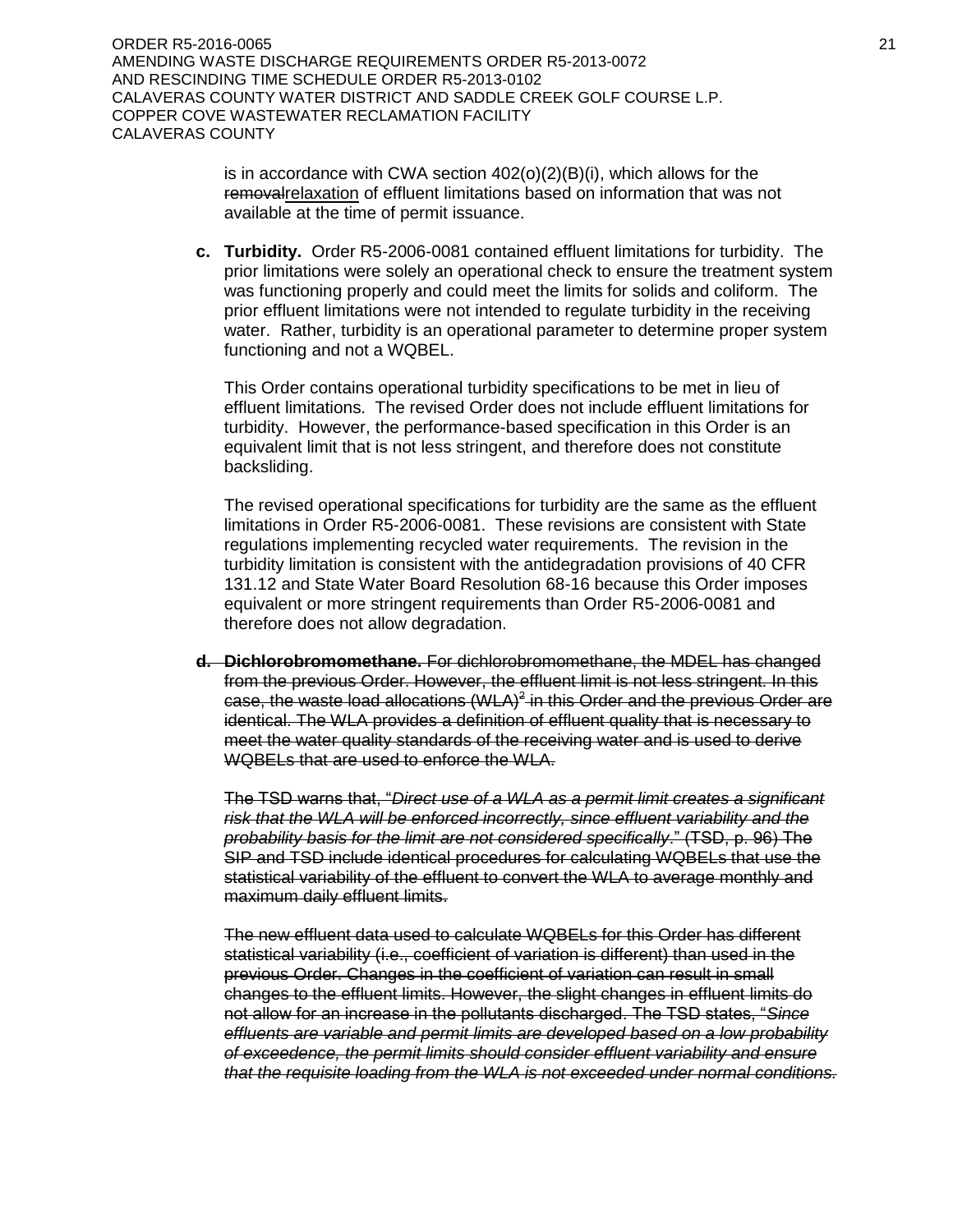ORDER R5-2016-0065 22 AMENDING WASTE DISCHARGE REQUIREMENTS ORDER R5-2013-0072 AND RESCINDING TIME SCHEDULE ORDER R5-2013-0102 CALAVERAS COUNTY WATER DISTRICT AND SADDLE CREEK GOLF COURSE L.P. COPPER COVE WASTEWATER RECLAMATION FACILITY CALAVERAS COUNTY

> *In effect then, the limits must "force" treatment plant performance, which, after considering acceptable effluent variability, will only have a low statistical probability of exceeding the WLA and will achieve the desired loadings.*" (TSD, p. 97) Therefore, although there are slight differences in the effluent limit, the WLA is identical, so the level of treatment needed to maintain compliance with the effluent limit remains the same. Consequently, the effluent limit is not less stringent than the previous Order, and there is no backsliding.

WQBELs for dichlorobromomethane were calculated based on monitoring data collected between May 2008 and April 2011, which is representative of the Facility performance during the term of Order R5-2006-0081. Therefore, Central Valley Water Board staff considers this effluent data to be the most representative and reliable dataset to use to determine current Facility performance and development of WQBELs.

The MDEL for dichlorobromomethane in this Order was calculated as a higher value than in previous Order R5-2006-0081. However, the AMEL was calculated as the same value. The WQBELs in both Orders are based on the same WLA (i.e., the WLA is based on the CTR human health criterion for dichlorobromomethane). The reason for the change in the AMEL and MDEL is due to a change in the variability of the effluent data for dichlorobromomethane. The coefficient of variation for the recent effluent data is greater than for the data used in the previous Order. Using the procedures for calculating WQBELs in Section 1.4 of the SIP, for human health criteria, a higher coefficient of variation results in a higher MDEL, but the same AMEL. The WQBELs, however, are equally protective of the beneficial uses. The level of treatment needed to maintain compliance with the effluent limits remains the same. Consequently, the effluent limits are not less stringent than the previous permit, and there is no backsliding.

**u. Satisfaction of Antidegradation Policy.** Modify Attachment F Section IV.D.4 as shown in underline/strikeout format below:

## **4. Satisfaction of Antidegradation Policy**

 $\overline{a}$ 

**a. Surface Water.** This Order does not allow for an increase in flow or mass of pollutants to the receiving water. Therefore, a complete antidegradation analysis is not necessary. The Order requires compliance with applicable federal technology-based standards and with WQBELs where the discharge could have the reasonable potential to cause or contribute to an exceedance of water quality standards. The permitted surface water discharge is consistent with the antidegradation provisions of 40 CFR 131.12 and State Water Board Resolution No. 68-16. Compliance with these requirements will result in the use of best practicable treatment or control of the discharge. The impact on existing water quality will be insignificant.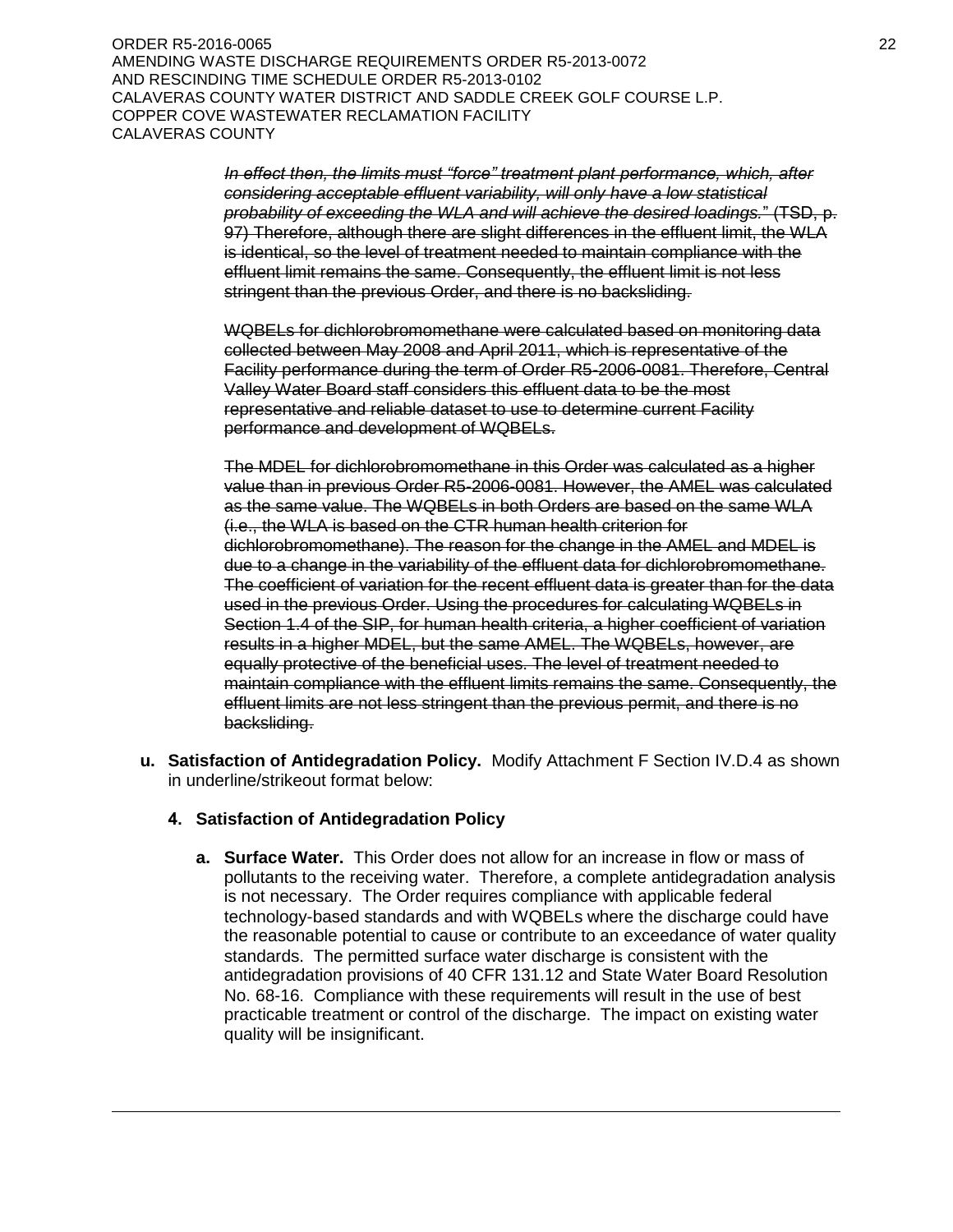ORDER R5-2016-0065 23 AMENDING WASTE DISCHARGE REQUIREMENTS ORDER R5-2013-0072 AND RESCINDING TIME SCHEDULE ORDER R5-2013-0102 CALAVERAS COUNTY WATER DISTRICT AND SADDLE CREEK GOLF COURSE L.P. COPPER COVE WASTEWATER RECLAMATION FACILITY CALAVERAS COUNTY

> This Order removes or relaxes existing effluent limitations for aluminum, chlorine residual (mass only), chlorodibromomethane, chloroform, dichlorobromomethane (mass only), iron, manganese, oil and grease, settleable solids, and turbidity based on updated monitoring data which demonstrates that the effluent does not cause or contribute to an exceedance of the applicable water quality criteria or objectives in the receiving water. The Central Valley Water Board finds that the relaxation of the effluent limitations does not result in an allowed increase in pollutants or any additional degradation of the receiving water. Thus, the relaxation of effluent limitations is consistent with the antidegradation provisions of 40 CFR 131.12 and State Water Board Resolution No. 68-16.

**v. Stringency of Requirements for Individual Pollutants**. Modify Attachment F Section IV.D.5 as shown in underline/strikeout format below:

This Order contains both technology-based effluent limitations and WQBELs for individual pollutants. The technology-based effluent limitations consist of restrictions on flow and percent removal requirements for BOD<sub>5</sub> and TSS. The WQBELs consist of restrictions on aluminum, ammonia, BOD<sub>5</sub>, chlorine residual, dichlorobromomethane, electrical conductivity, manganese, nitrate plus nitrite, pH, total coliform organisms, and TSS. This Order's technology-based pollutant restrictions implement the minimum, applicable federal technology-based requirements. In addition, this Order includes effluent limitations for  $BOD<sub>5</sub>$ , total coliform organisms, and TSS to meet numeric objectives or protect beneficial uses.

**w. Summary of Final Effluent Limitations.** Modify Table F-12 in Attachment F as shown in underline/strikeout format below:

| Table F-12.                        |                      |                                                |     | <b>Summary of Final Effluent Limitations</b> |                                        |                                 |                    |
|------------------------------------|----------------------|------------------------------------------------|-----|----------------------------------------------|----------------------------------------|---------------------------------|--------------------|
|                                    |                      |                                                |     | <b>Effluent Limitations</b>                  |                                        |                                 |                    |
| <b>Parameter</b>                   | <b>Units</b>         | Average<br>Average<br><b>Monthly</b><br>Weekly |     | <b>Maximum</b><br><b>Daily</b>               | <b>Instantaneous</b><br><b>Minimum</b> | Instantaneous<br><b>Maximum</b> | Basis <sup>1</sup> |
| <b>Flow</b>                        | <b>MGD</b>           | --                                             | --  | 0.95                                         | --                                     | --                              | DC                 |
| <b>Conventional Pollutants</b>     |                      |                                                |     |                                              |                                        |                                 |                    |
| <b>Biochemical Oxygen</b>          | mg/L                 | 10                                             | 15  | 20                                           | --                                     | --                              |                    |
| Demand (5-day @                    | lbs/day <sup>2</sup> | 79                                             | 119 | 158                                          | --                                     | --                              | TTC                |
| $20^{\circ}$ C)                    | % Removal            | 85                                             | --  | $- -$                                        | --                                     | $- -$                           | <b>CFR</b>         |
| pH                                 | standard<br>units    | --                                             |     |                                              | 6.5                                    | 8.5                             | BP                 |
|                                    | mg/L                 | 10                                             | 15  | 20                                           | --                                     | --                              |                    |
| <b>Total Suspended Solids</b>      | lbs/day <sup>2</sup> | 79                                             | 119 | 158                                          | --                                     | --                              | TTC                |
|                                    | % Removal            | 85                                             | --  | $- -$                                        | --                                     | --                              | <b>CFR</b>         |
| <b>Priority Pollutants</b>         |                      |                                                |     |                                              |                                        |                                 |                    |
| <u>Dichlorobromomethane</u>        | $\mu g/L$            | 0.56                                           | --  | 4.6                                          | --                                     | --                              | <b>CTR</b>         |
| <b>Non-Conventional Pollutants</b> |                      |                                                |     |                                              |                                        |                                 |                    |

## **Summary of Final Effluent Limitations Discharge Point No. 001**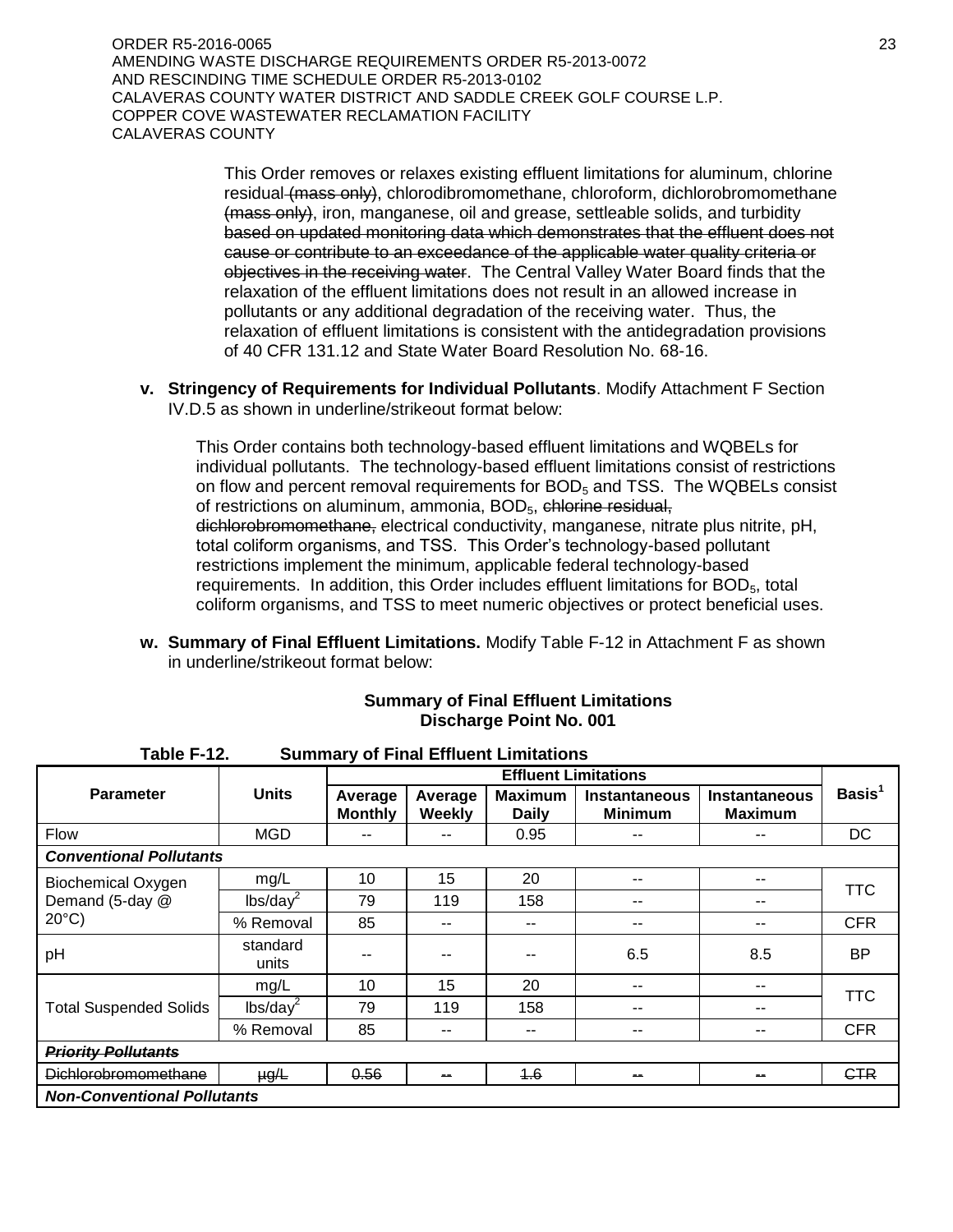#### ORDER R5-2016-0065 24 AMENDING WASTE DISCHARGE REQUIREMENTS ORDER R5-2013-0072 AND RESCINDING TIME SCHEDULE ORDER R5-2013-0102 CALAVERAS COUNTY WATER DISTRICT AND SADDLE CREEK GOLF COURSE L.P. COPPER COVE WASTEWATER RECLAMATION FACILITY CALAVERAS COUNTY

|                                          |                      |                                                |                    | <b>Effluent Limitations</b> |                                 |                                        |                          |
|------------------------------------------|----------------------|------------------------------------------------|--------------------|-----------------------------|---------------------------------|----------------------------------------|--------------------------|
| <b>Parameter</b>                         | <b>Units</b>         | Average<br>Average<br>Weekly<br><b>Monthly</b> |                    | Maximum<br><b>Daily</b>     | Instantaneous<br><b>Minimum</b> | <b>Instantaneous</b><br><b>Maximum</b> | Basis <sup>1</sup>       |
| Aluminum, Total<br>Recoverable           | $\mu$ g/L            | $310200^3$                                     | $-623$             |                             |                                 |                                        | <b>SEC</b><br><b>MCL</b> |
| Ammonia Nitrogen,                        | mg/L                 | 0.74                                           | --                 | 2.2                         | --                              | --                                     | <b>NAWQC</b>             |
| Total (as N)                             | lbs/day <sup>2</sup> | 5.9                                            | --                 | 17                          | --                              | --                                     |                          |
| Chlorine, Total<br>Residual              | mg/L                 | --                                             | 0.011 <sup>4</sup> | $0.019^{5}$                 |                                 |                                        | <b>NAWQC</b>             |
| <b>Electrical Conductivity</b><br>@ 25°C | umhos/cm             | 900                                            | --                 |                             |                                 |                                        | <b>SEC</b><br><b>MCL</b> |
| Manganese, Total<br>Recoverable          | $\mu$ g/L            | $9750^{3}$                                     | $-242$             |                             |                                 |                                        | <b>SEC</b><br><b>MCL</b> |
| Nitrate Plus Nitrite<br>(as N)           | mg/L                 | 10                                             | --                 |                             |                                 |                                        | <b>MCL</b>               |
| <b>Total Coliform</b><br>Organisms       | MPN/100 mL           | $- -$                                          | $2.2^{63}$         | $23^{74}$                   |                                 | 240                                    | Title 22                 |

 $1^{\circ}$  DC – Based on the design capacity of the Facility.

TTC – Based on tertiary treatment capability. These effluent limitations reflect the capability of a properly operated tertiary treatment plant.

CFR – Based on secondary treatment standards contained in 40 CFR Part 133.

BP – Based on water quality objectives contained in the Basin Plan.

CTR – Based on water quality criteria contained in the California Toxics Rule and applied as specified in the SIP. NAWQC – Based on USEPA's National Ambient Water Quality Criteria for the protection of freshwater aquatic life. SEC MCL – Based on the Secondary Maximum Contaminant Level.

MCL – Based on the Primary Maximum Contaminant Level.

Title 22 – Based on CA Department of Public Health Reclamation Criteria, CCR, Division 4, Chapter 3 (Title 22).

- 2 Based on a design average dry weather flow of 0.95 MGD.
- 3 Applied as an annual average effluent limitation.
- 4 Applied as a 4-day average effluent limitation.
- 5 Applied as a 1-hour average effluent limitation.
- 63 Applied as a 7-day median effluent limitation.
- $\frac{74}{2}$  Not to be exceeded more than once in any 30-day period.
	- **x. Rational for Monitoring and Reporting Requirements.** Modify Attachment F Section VI.B.2 as shown in underline/strikeout format below:
		- **2.** Effluent monitoring frequencies and sample types for flow (continuous), aluminum (monthly), ammonia (weekly), BOD<sub>5</sub> (weekly), chlorine (monthly), chloroform (monthly), dichlorobromomethane (monthly), electrical conductivity (weekly), hardness (monthly), manganese (monthly), pH (continuous), temperature (weekly), total coliform organisms (daily), and TSS (weekly) have been retained from Order R5-2006-0081 to determine compliance with effluent limitations for these parameters, where applicable, and to characterize the effluent.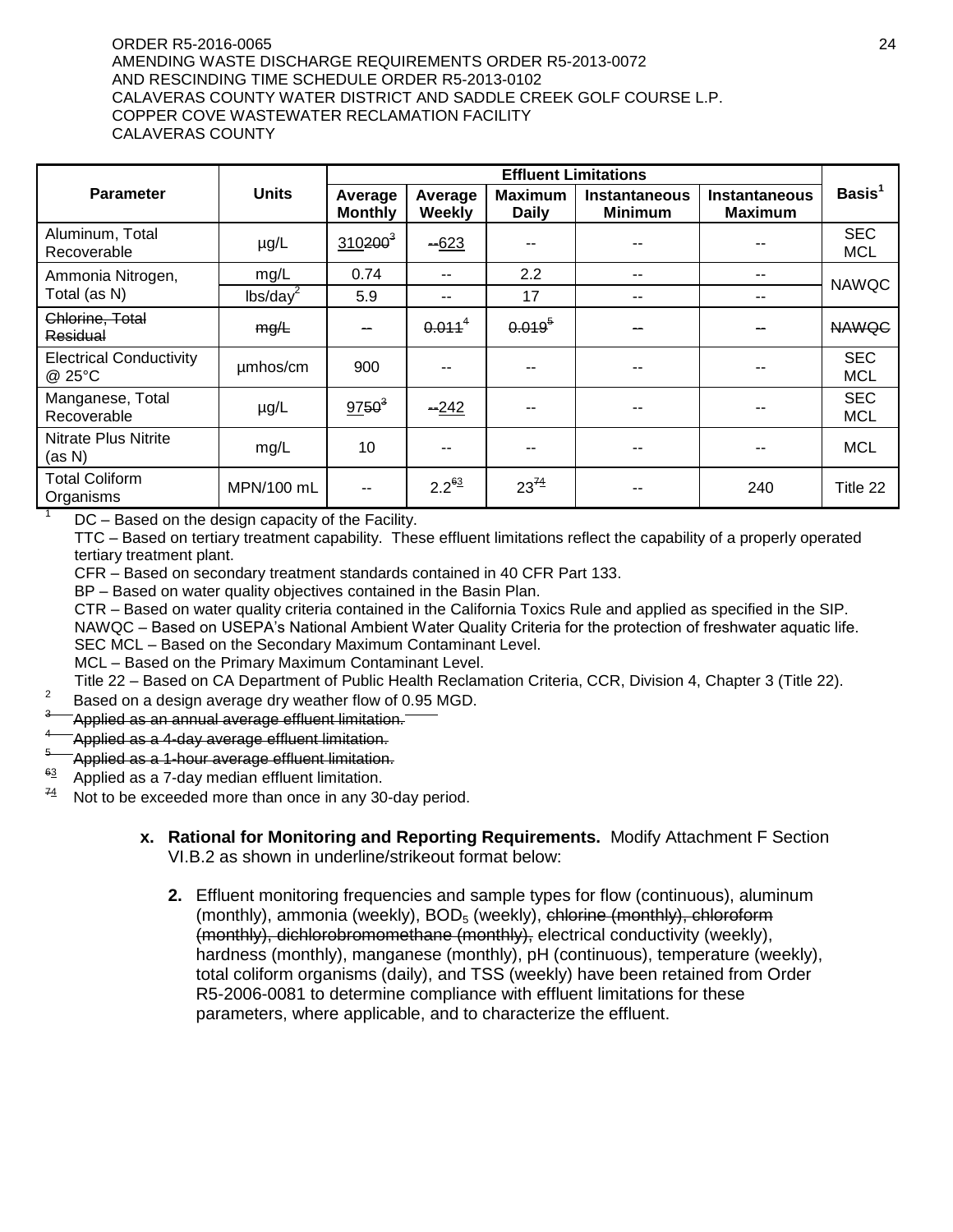ORDER R5-2016-0065 25 AMENDING WASTE DISCHARGE REQUIREMENTS ORDER R5-2013-0072 AND RESCINDING TIME SCHEDULE ORDER R5-2013-0102 CALAVERAS COUNTY WATER DISTRICT AND SADDLE CREEK GOLF COURSE L.P. COPPER COVE WASTEWATER RECLAMATION FACILITY CALAVERAS COUNTY

**y. Attachment G – Summary of Reasonable Potential Analysis for Constituents of Concern.** Modify Attachment G as shown in underline/strikeout format below:

| <b>Constituent</b>                                                    | <b>Units</b> | <b>MEC</b> | B   | C    | <b>CMC</b> | <b>CCC</b>                               | Water &<br>Org                                                        | Org.<br>Only | <b>Basin</b><br><b>Plan</b> | <b>MCL</b>      | Reasonable<br><b>Potential</b>                                                  |  |  |
|-----------------------------------------------------------------------|--------------|------------|-----|------|------------|------------------------------------------|-----------------------------------------------------------------------|--------------|-----------------------------|-----------------|---------------------------------------------------------------------------------|--|--|
| Dichlorobromomethane                                                  | µg/L         | 2.9ND      | NA. | 0.56 | $- -$      |                                          | 0.56                                                                  | 46           |                             | 80 <sup>5</sup> | YesNo                                                                           |  |  |
| General Note: All inorganic concentrations are given as a total       |              |            |     |      |            | Footnotes:                               |                                                                       |              |                             |                 |                                                                                 |  |  |
| recoverable.                                                          |              |            |     |      |            |                                          |                                                                       |              |                             |                 | (1) Represents the maximum observed annual average concentration for comparison |  |  |
| MEC = Maximum Effluent Concentration                                  |              |            |     |      |            | with the MCL.                            |                                                                       |              |                             |                 |                                                                                 |  |  |
| B = Maximum Receiving Water Concentration or lowest detection level,  |              |            |     |      | (2)        |                                          | USEPA National Recommended Ambient Water Quality Criteria, Freshwater |              |                             |                 |                                                                                 |  |  |
| if non-detect                                                         |              |            |     |      |            | Aquatic Life Protection, 1-hour Average. |                                                                       |              |                             |                 |                                                                                 |  |  |
| C = Criterion used for Reasonable Potential Analysis                  |              |            |     |      | (3)        |                                          | USEPA National Recommended Ambient Water Quality Criteria, Freshwater |              |                             |                 |                                                                                 |  |  |
| CMC = Criterion Maximum Concentration (CTR or NTR)                    |              |            |     |      |            |                                          | Aquatic Life Protection, 4-day Average.                               |              |                             |                 |                                                                                 |  |  |
| CCC = Criterion Continuous Concentration (CTR or NTR)                 |              |            |     |      | (4)        |                                          | USEPA National Recommended Ambient Water Quality Criteria, Freshwater |              |                             |                 |                                                                                 |  |  |
| Water & Org = Human Health Criterion for Consumption of Water &       |              |            |     |      |            |                                          | Aquatic Life Protection, 30-day Average.                              |              |                             |                 |                                                                                 |  |  |
| Organisms (CTR or NTR)                                                |              |            |     |      | (5)        |                                          |                                                                       |              |                             |                 | Represents the Primary MCL for total trihalomethanes, which includes bromoform, |  |  |
| Org. Only = Human Health Criterion for Consumption of Organisms       |              |            |     |      |            |                                          | chlorodibromomethane, chloroform, and dichlorobromomethane.           |              |                             |                 |                                                                                 |  |  |
| Only (CTR or NTR)                                                     |              |            |     |      |            |                                          | (6) See section IV.C.3.c of the Fact Sheet.                           |              |                             |                 |                                                                                 |  |  |
| Basin Plan = Numeric Site-specific Basin Plan Water Quality Objective |              |            |     |      |            |                                          |                                                                       |              |                             |                 |                                                                                 |  |  |
| MCL = Drinking Water Standards Maximum Contaminant Level              |              |            |     |      |            |                                          |                                                                       |              |                             |                 |                                                                                 |  |  |
| $NA = Not Available$                                                  |              |            |     |      |            |                                          |                                                                       |              |                             |                 |                                                                                 |  |  |

 $ND = Non-detect$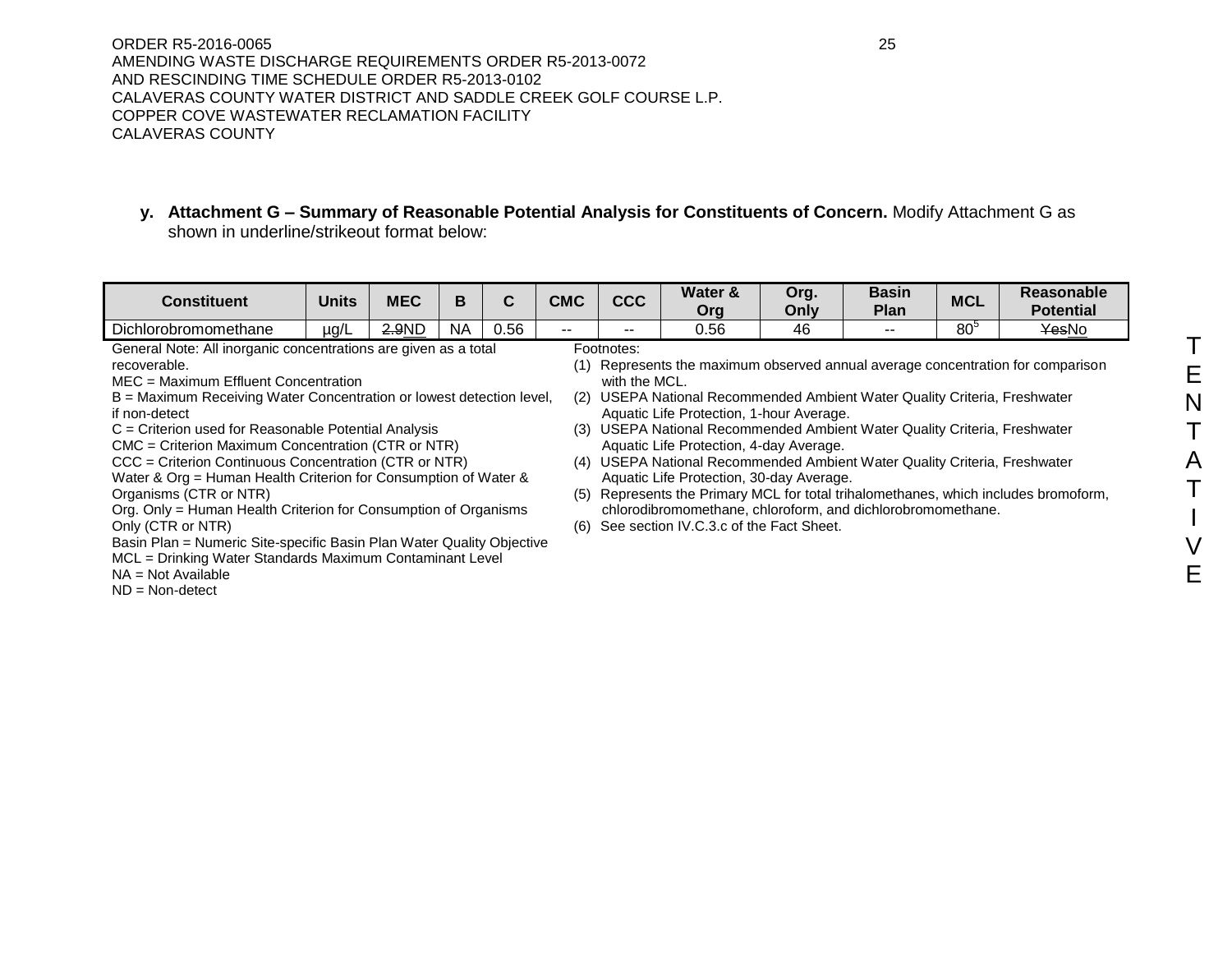# **z. Attachment H – Calculations of WQBELs.** Modify Attachment H as shown in underline/strikeout format below:

|                                                                                                                                                                                                       | <b>Most Stringent</b><br><b>Criteria</b> |       |                          | <b>HH Calculations</b> |               | <b>Aquatic Life Calculations<sup>1</sup></b> |                          |      |                  |     |                |                   |             | <b>Final</b><br><b>Effluent</b><br><b>Limitations</b> |                                   |      |                          |        |                  |             |
|-------------------------------------------------------------------------------------------------------------------------------------------------------------------------------------------------------|------------------------------------------|-------|--------------------------|------------------------|---------------|----------------------------------------------|--------------------------|------|------------------|-----|----------------|-------------------|-------------|-------------------------------------------------------|-----------------------------------|------|--------------------------|--------|------------------|-------------|
| <b>Parameter</b>                                                                                                                                                                                      | <b>Units</b>                             |       | CMC                      | ပ<br>ပ္ပ               | Ŧ<br>핗<br>⊔ັ≷ | Multiplie<br>ăΜ                              | 핌<br>Σ                   | ECA  | ECA<br>Ittiplien |     | ర్<br>∢<br>ပ္က | £CA<br>iplie<br>Σ | ⋖<br>⊢<br>┙ | est                                                   | s.<br>Φ<br>AMEL<br>Multiplie<br>— | 틸    | <b>MDEL</b><br>Multiplie | ᇤ<br>g | AMEL<br>est<br>ο | ш<br>g<br>5 |
| Ammonia Nitrogen, Total (as<br>N                                                                                                                                                                      | mg/L                                     | $- -$ | 2.14                     | 1.91                   | $- -$         | $- -$                                        | $\overline{\phantom{a}}$ | 2.14 | 0.14             | 0.3 | 1.91           | 0.54              | 1.03        | 0.3                                                   | 2.45                              | 0.74 | 7.15                     | 2.2    | 0.74             | 2.2         |
| <b>Dichlorobromomethane</b><br>As discussed in eastige BLC, A of the Foot Cheat (Attorhment F), coloulation of offluent limitations for the protection of bumon booth and caughie life are determined | $\mu g/L$                                | 0.56  | $\overline{\phantom{a}}$ | $\sim$                 | 0.56          | 2.92                                         | 4.6                      | $-$  | $-$              | $-$ | $-$            | $-$               | $- -$       | $\sim$                                                | $-$                               | $-$  | $\sim$                   | -      | 0.56             | 4.6         |

As discussed in section IV.C.4 of the Fact Sheet (Attachment F), calculation of effluent limitations for the protection of human health and aquatic life are determined without the allowance of dilution credits.

|                                 | <b>Secondary MCL WQBEL's Calculations</b>                                   |    |                                           |                                  |                                       |                                                 |     |             |             |  |  |  |  |
|---------------------------------|-----------------------------------------------------------------------------|----|-------------------------------------------|----------------------------------|---------------------------------------|-------------------------------------------------|-----|-------------|-------------|--|--|--|--|
| Parameter                       | Mean<br><b>Units</b><br><b>Criteria</b><br>200<br><u>µg/L</u><br>二<br>$- -$ |    | <b>Background</b><br><b>Concentration</b> | <b>Dilution</b><br><b>Factor</b> | <b>MDEL/AMEL</b><br><b>Multiplier</b> | <b>AMEL</b><br><b>AMEL</b><br><b>Multiplier</b> |     | <b>MDEL</b> | <b>AWEL</b> |  |  |  |  |
| Aluminum. Total<br>Recoverable  |                                                                             |    |                                           | --<br>$\overline{\phantom{0}}$   | 2.01                                  | <u>1.55</u>                                     | 310 | --          | 623         |  |  |  |  |
| Manganese, Total<br>Recoverable | $\mu$ g/L                                                                   | 50 |                                           | $- -$<br>—                       | 2.50                                  | 1.93                                            | 97  | $- -$       | $242^{1}$   |  |  |  |  |

Calculated by setting the LTA equal to the Secondary MCL and using the AMEL multiplier to set the AMEL. The AWEL was calculated from the AMEL using the MDEL/AMEL multiplier. (Table 2 of the SIP)